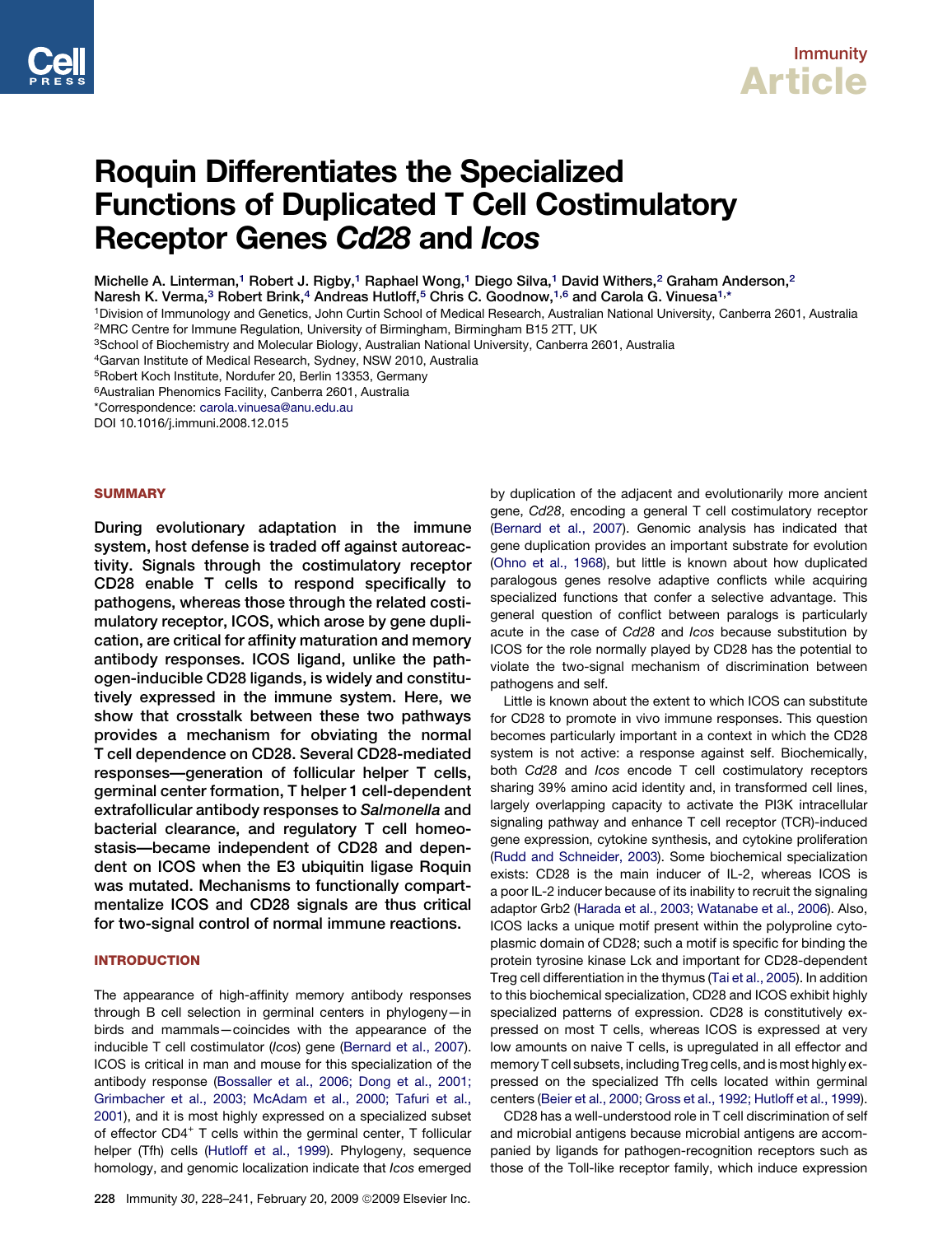of the CD28 ligands, CD80 and CD86 ([Greenwald et al., 2005;](#page-12-0) [Sharpe and Freeman, 2002\)](#page-12-0). Self-antigen peptides presented in the absence of CD80 and CD86 signaling engage the TCR, but not CD28, inducing tolerance responses such as anergy or apoptosis ([Harding et al., 1992; Matzinger, 1994](#page-12-0)). Simultaneous delivery of two signals—engagement of the TCR by antigenic peptide-major histocompatibility complex (MHC) complexes and engagement of CD28 by CD80 and CD86—delivers a qualitatively and quantitatively enhanced intracellular signal to induce T cell immune responses selectively in cells that recognize microbial antigens [\(Janeway and Bottomly, 1994; Lafferty](#page-12-0) [et al., 1980; Matzinger, 1994\)](#page-12-0). By contrast with CD80 and CD86, ICOS ligand (ICOSL) is widely and constitutively expressed in the absence of microbial stimuli on antigen-presenting cells and several nonhemopoietic tissues, including endothelium [\(Brodie et al., 2000; Ling et al., 2000; Swallow et al., 1999\)](#page-11-0). Should ICOS retain overlapping costimulatory function sufficient to substitute for CD28, the constitutive presence of ICOSL could bypass the need for microbial induction of costimulatory ligands. Although this might be a benefit in the case of processed microbial antigens that are retained in an inert state for months or years within germinal centers, it would potentially undo a key self-pathogen discrimination mechanism and lead to autoimmunity.

Analysis of mice and humans lacking ICOS, CD28, or both has emphasized the specialization of these two costimulatory receptors. T cell-dependent immunity is dramatically depressed in *Cd28*-deficient mice ([Shahinian et al., 1993](#page-12-0)), which show a complete absence of T cell-dependent germinal centers and Tfh cells, impaired extrafollicular antibody responses to *Salmonella* coupled with reduced pathogen clearance [\(McSorley and](#page-12-0) [Jenkins, 2000; Mittrucker et al., 1999](#page-12-0)), and a dramatic (>80%) reduction in Treg cells [\(Ferguson et al., 1996; Salomon et al.,](#page-11-0) [2000; Tai et al., 2005; Tang et al., 2003; Walker et al., 1999\)](#page-11-0). By contrast, *Icos<sup>-/-</sup>* mice remain competent to form germinal center B cells, Tfh cells, and Treg cells, albeit in reduced numbers ([Akiba et al., 2005; Bossaller et al., 2006; Burmeister](#page-11-0) [et al., 2008; Dong et al., 2001; McAdam et al., 2000; Tafuri](#page-11-0) [et al., 2001](#page-11-0)). Once germinal centers are established, CD28 is dispensable for Tfh cell and germinal center survival and selection of somatically mutated B cells into the memory pool [\(Walker](#page-13-0) [et al., 2003\)](#page-13-0), but these processes are profoundly impaired in mice and humans that lack ICOS or ICOSL, who have a neartotal absence of memory B cells ([Bossaller et al., 2006; Dong](#page-11-0) [et al., 2001; Grimbacher et al., 2003; McAdam et al., 2000; Tafuri](#page-11-0) [et al., 2001\)](#page-11-0). Although combined deficiency of CD28 and ICOS leads to a more severe defect in T cell-dependent antibody response than deficiency of either alone [\(Suh et al., 2004](#page-12-0)), this is consistent with sequential specialized roles and does not resolve the question of whether ICOS might substitute for CD28 in either a beneficial or harmful way.

The mechanisms that control expression and activity of CD28, ICOS, and their ligands are only beginning to be revealed. Here, we address the question of specialization versus overlap between ICOS and CD28 and the consequences of changes in their control mechanisms by analyzing an autoimmune mouse mutant, *sanroque*, with a defect in the *Rc3h1* gene encoding the E3 ubiquitin ligase Roquin, that does not affect the sequence of *Cd28* or *Icos* but alters the stability of *Icos* messenger RNA (mRNA) [\(Li et al., 2007; Vinuesa et al., 2005a; Yu et al., 2007\)](#page-12-0). We show that ICOS can indeed substitute for CD28 in the induction of in vivo immune responses, including primary antibody responses, germinal center B cell formation, and homeostasis of Foxp3<sup>+</sup> Treg cells. These overlapping functions of the ICOS costimulatory receptor are normally compartmentalized by Roquin's control on *Icos* mRNA, so that the important role of CD28 in self-pathogen discrimination is not normally overturned by ICOS. Pathological breakdown of this compartmentalization may be important in autoimmune disease, whereas controlled breakdown in Tfh cells may be a physiological adaptation to assist selection of high-affinity antibodies in germinal centers.

### RESULTS

### Rc3h1<sup>san/san</sup> T Cells Overexpress ICOS in the Absence of CD28

Homozygosity for the M199R ''*Rc3h1san/san*'' mutation in Roquin causes aberrant overexpression of ICOS on the surface of both naive T cells and memory and effector T cells [\(Vinuesa et al.,](#page-12-0) [2005a](#page-12-0)). Signaling through CD28 during T cell priming has previously been shown to be essential for optimal upregulation of ICOS ([McAdam et al., 2000\)](#page-12-0). To examine whether signaling through CD28 is necessary for the overexpression of ICOS by *Rc3h1san/san* T cells, we generated *Rc3h1san/san Cd28*-*/*- mice and used flow cytometry to assess ICOS expression on peripheral blood  $CD44^{\text{lo}}$  (naive) and  $CD44^{\text{hi}}$  (effector and memory) CD4<sup>+</sup> T cells. CD28 deficiency only exerted a 30% correction of ICOS expression on *Rc3h1san/san* T cells. The expression of ICOS on naive CD4<sup>+</sup> T cells and effector and memory CD4<sup>+</sup> T cells was still more than 2-fold higher in *Rc3h1san/san Cd28*-*/* mice compared with *Rc3h1<sup>+/+</sup>* mice ([Figures 1A](#page-2-0) and 1B), indicating that the M199R substitution in Roquin uncouples ICOS expression from CD28-driven T cell activation.

As shown previously, ICOS is hyperinduced in activated CD44hi cells in *Rc3h1san/san* mice ([Figure 1B](#page-2-0); ICOS mean fluorescence intensity [MFI] in naive CD44<sup>lo</sup> cells =  $35.90 \pm 9.50$ ; ICOS MFI in activated cells =  $131.00 \pm 13.00$ ). This hyperinduction is also seen after activation of *Rc3h1san/san Cd28*-*/*- mice [\(Figure 1B](#page-2-0)): Indeed, a comparable  $\sim$ 4-fold increase in ICOS expression is seen in *Rc3h1san/san Cd28*-*/*- activated cells (ICOS MFI =  $91.15 \pm 12.45$ ) compared with naive cells from the same mice (ICOS MFI =  $21.80 \pm 1.80$ ). These data indicate that ICOS is still overexpressed on *Rc3h1san/san* CD4<sup>+</sup> T cells lacking CD28.

### Mutant Roquin Rescues Germinal Center Formation in CD28-Deficient Mice

Given the ability of *Rc3h1san/san* CD4+ T cells to express ICOS independently of CD28 and the potential for ICOS to transmit comparable costimulatory signals to CD28, we asked whether the *Rc3h1san/san* mutation would restore CD28-dependent antibody responses in the absence of CD28. Signaling through CD28 has been shown to be essential for the initiation of T celldependent antibody responses and formation of germinal centers [\(Ferguson et al., 1996; Walker et al., 2003\)](#page-11-0). Previously, it has been shown that *Rc3h1san/san* mice form spontaneous germinal centers but mount normal antibody responses to foreign antigens ([Vinuesa et al., 2005a\)](#page-12-0) [\(Figure 2A](#page-3-0)). We therefore examined the CD28 dependence of the antibody response to a model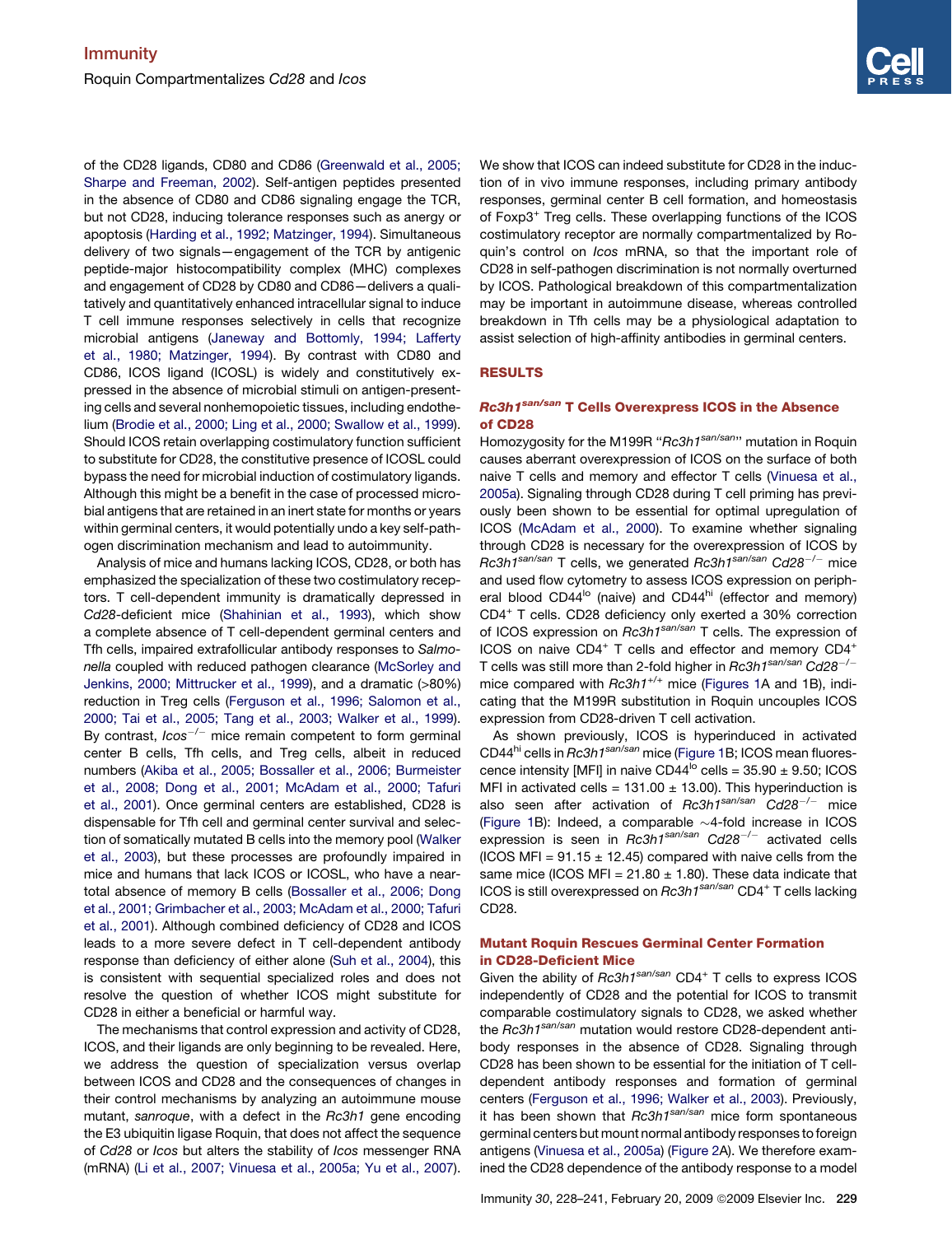<span id="page-2-0"></span>

### Figure 1. Increased ICOS Expression on Naive and Effector-Memory Rc3h1san/san  $Cd28^{-/-}$  CD4<sup>+</sup> T Cells

(A) Representative flow-cytometric histograms showing ICOS MFI of CD4<sup>+</sup>CD44<sup>lo</sup> (top panel) or CD4<sup>+</sup>CD44<sup>hi</sup> (bottom panel) on peripheral blood T cells from mice with the indicated genotypes. Specificity of ICOS staining is determined by the use of *Icos*-*/*- mice as a control.

(B) Bar graphs show ICOS MFI for the mice shown in (A). Each circle represents one mouse, and bars represent the median values for each group. ICOS MFI is different between all groups in the CD44hi analysis, with a statistical significance of  $p <$ 0.0001. Within the CD44<sup>lo</sup> comparison, all groups also have a statistically significant difference of p < 0.0001, with the exception of *Rc3h1+/+ Cd28+/+* versus *Rc3h1+/+ Cd28*-*/*-, in which significance reached  $p = 0.0011$ . Data are representative of four experiments.

the increase in germinal center response caused by the *Rc3h1san/san* mutation is B cell extrinsic ([Figure 2](#page-3-0)F).

In order to conclusively confirm that the *Rc3h1san/san* mutation rescued selection of antigen-specific germinal center B

protein antigen—chicken gammaglobulin (CGG). Whereas anti-CGG IgG1 was undetectable in *Rc3h1+/+ Cd28*-*/*- mice 14 days after immunization, *Rc3h1san/san Cd28*-*/*- mice mounted a robust antibody response, albeit lower than that seen in mice expressing CD28 [\(Figure 2](#page-3-0)A). Thus, the *Rc3h1san/san* mutation relieves the dependence on CD28 for this antibody response.

To analyze the cellular basis for the *Rc3h1san/san* effect on CD28 dependence, we next examined the formation of germinal centers 8 days after intraperitoneal immunization with sheep red blood cells (SRBCs). Consistent with previous reports, CD28 deficient mice failed to form GL-7<sup>+</sup> CD95<sup>+</sup> B220<sup>+</sup> cells after immunization ([Figure 2C](#page-3-0)), and we were unable to observe PNA staining in the IgD<sup>+</sup> B cell follicles [\(Figure 2D](#page-3-0)). The absence of CD28 eliminated the formation of spontaneous germinal centers in unimmunized *Rc3h1san/san* mice ([Figure 2B](#page-3-0)), but remarkably, *Rc3h1san/san Cd28*-*/*- mice mounted robust germinal center responses upon SRBC immunization that were greater than those of immunized wild-type (*Rc3h1+/+ Cd28+/+*) mice ([Figure 2E](#page-3-0)).

The *Rc3h1san/san* mutation could relieve the CD28 dependence of germinal center responses either by acting within the B cells or in helper T cells or other cells needed to support the B cell expansion. To distinguish between these alternatives, we made mixed bone marrow chimeras in which sublethally irradiated C57BL/6 Ly5a recipients were reconstituted with a 1:1 mix of *Rc3h1san/san*.Ly5b and *Rc3h1+/+*.Ly5a bone marrow or a control *Rc3h1+/+*.Ly5b and *Rc3h1+/+*.Ly5a mix. Analysis of these chimeras after SRBC immunization revealed that the increase in germinal center B cells observed in recipients of *Rc3h1san/san*.Ly5b: *Rc3h1+/+*.Ly5a mixed bone marrow consisted of nearly equal cell numbers of Roquin wild-type (Ly5a) and Roquin mutant (Ly5b) origin. This indicates that most of

cells in *Cd28*-*/*- mice, and that this is not due to B cell intrinsic factors, we used the "SW $_{\rm HEL}$ " B cell transfer system ([Paus](#page-12-0) [et al., 2006; Phan et al., 2003\)](#page-12-0). C57BL/6 B cells carrying a ''knocked-in'' B cell receptor specific for hen egg lysozyme (HEL) were injected into the tail vein of recipient mice together with SRBCs conjugated to  $HEL^{2x}$ , and the HEL-specific germinal center response by the donor cells was assessed 5 days after immunization ([Figure 3A](#page-4-0)). In recipients with normal Roquin, the absence of CD28 diminished the germinal center response by  $SW_{HEL}$  B cells to  $\sim$ 2% of that in CD28-sufficient hosts, confirming that this process is normally CD28 dependent. By contrast, CD28-deficient recipients with mutant Roquin were capable of supporting the formation of immunogen-specific germinal center B cells equally to *Rc3h1+/+Cd28+/+*, *Rc3h1san/sanCd28+/+*, and *Rc3h1san/san* mice [\(Figure 3](#page-4-0)B). Taken together, these results indicate that *Rc3h1san/san* can rescue the germinal center response in CD28-deficient animals through a B cell-extrinsic mechanism.

### The Sanroque Mutation in Roquin Restores the Number of Tfh Cells in CD28-Deficient Mice

The absence of germinal centers in *Cd28*-*/*- mice is linked with deficient T cell priming and the absence of differentiated helper CD4+ T cells, including Tfh cells ([Walker et al., 1999](#page-13-0)). Tfh cells provide selection signals to somatically mutated germinal center B cells that have increased their affinity for the immunizing antigen, signals that cause them to differentiate into long-lived antibody-secreting plasma cells or memory B cells. Tfh cells are also required for maintaining germinal center reactions, possibly through enabling the recycling of selected germinal center B cells to undergo further rounds of division and somatic hypermutation [\(Breitfeld et al., 2000; Kim et al., 2001; Schaerli](#page-11-0) [et al., 2000; Vinuesa et al., 2005b\)](#page-11-0).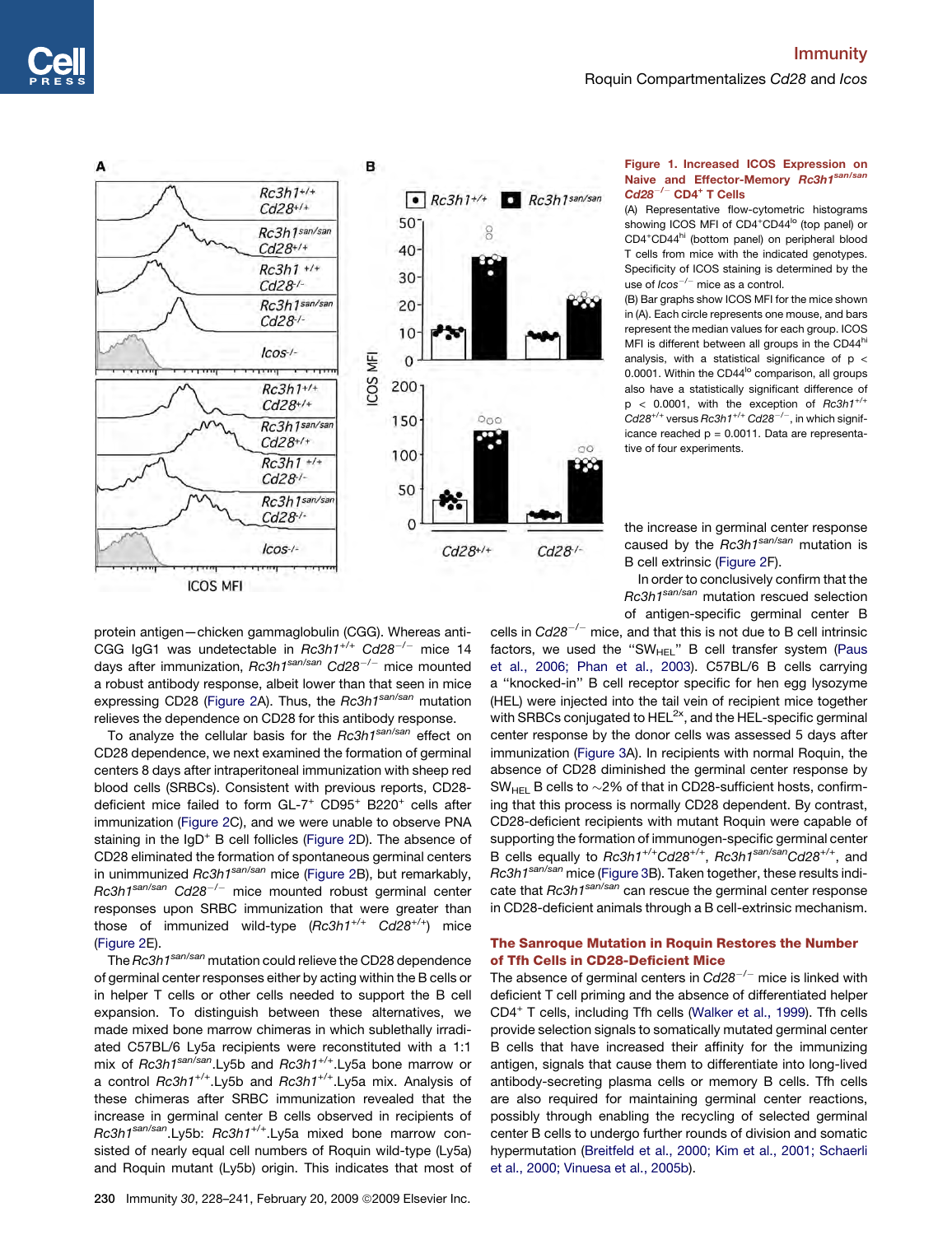

<span id="page-3-0"></span>

We assessed Tfh numbers by enumerating CXCR5<sup>+</sup> CD4<sup>+</sup> cells that also expressed the inhibitory receptor PD-1. Human Tfh cells are known to express high amounts of PD-1 mRNA [\(Chtanova et al., 2004\)](#page-11-0). Several groups, including our own, have identified Tfh cells in mice in the past, only on the basis of CXCR5 expression on CD4<sup>+</sup> T cells. Nevertheless, discrimination of Tfh cells on the basis of CXCR5 staining alone is unsatisfactory because of the relatively low expression of this chemokine receptor on T cells and the nonselective induction of CXCR5 in vitro in all primed T cells. Analysis of follicular T cells by immunohistochemistry revealed that PD-1 is in fact the best marker when used alone for specifically identifying germinal center T cells, with minimal PD-1 staining observed

### Figure 2. Rc3h1san/san Rescues Germinal Center Responses in  $\mathbf C d 28^{-/-}$  Mice

(A) Anti-CGG IgG1 antibody titers 0 and 14 days after immunization measured by ELISA in *Cd28+/+* or *Cd28*-*/*- mice that are either *Rc3h1+/+* (white bars) or *Rc3h1san/san* (black bars).

(B) Germinal center B cells  $(B220^+$  GL-7<sup>+</sup> CD95<sup>+</sup>) expressed as a percentage of total B220<sup>+</sup> cells from unimmunized *Cd28+/+* or *Cd28*-*/*- mice that are either *Rc3h1+/+*(white bars) or *Rc3h1san/san* (black bars).

(C) Flow-cytometric contour plots showing GL-7 versus CD95 staining gated on B220<sup>+</sup> cells from mice with the indicated genotypes 8 days after SRBC immunization. Oval gates show the germinal center B cell subset (GL-7<sup>+</sup> CD95<sup>+</sup>).

(D) Photomicrographs of frozen spleen sections stained with the germinal center marker PNA (blue) and IgD (brown) in *Rc3h1+/+* C*d28*-*/*- (top) and *Rc3h1san/san* C*d28*-*/*- (bottom) 8 days after SRBC immunization.

(E) Bar graph showing the percentage of germinal center B cells gated with the gates shown in (C) in mice with the indicated genotypes 8 days after SRBC immunization.

(F) Germinal center B cell percentages from 1:1 bone marrow chimeras 8 days after SRBC immunization. The left panel shows results for three recipients reconstituted 12 weeks earlier with a 1:1 mix of *Rc3h1+/+*.Ly5a and *Rc3h1*+/+.Ly5b bone marrow; the right panel shows results for three recipients reconstituted 12 weeks earlier with a 1:1 mix of *Rc3h1+/+*.Ly5a and *Rc3h1san/san*.Ly5b bone marrow. In all bar graphs, each circle represents one mouse, and bars represent the median values for each group. Data are representative of two (A) or four (B–F) experiments.

anywhere else in the spleen ([Figure 4A](#page-5-0)) [\(Haynes et al., 2007](#page-12-0)). In fact, most  $TCR\beta^+$  T cells in germinal centers are PD1<sup>+</sup>. Also, combining CXCR5 with PD-1 provides better discrimination of this subset by flow cytometry than using CXCR5 alone [\(Figure 4](#page-5-0)B).

Unimmunized *Rc3h1san/san* mice accumulate Tfh cells; this is partially corrected in CD28-deficient *Rc3h1san/san* mice,

which have background Tfh cell levels comparable to those of wild-type mice, although these are still 4-fold higher than those seen in *Cd28*-*/*- mice [\(Figure 4](#page-5-0)C). This subset expands even further after immunization in both *Rc3h1san/san* mice and control littermates [\(Figure 4D](#page-5-0)). To determine whether the *Rc3h1san/san* mutation could correct the deficiency in Tfh cells observed in *Cd28*-*/*- mice, we assessed the number and percentage of splenic Tfh cells (CD4<sup>+</sup>CXCR5<sup>+</sup>PD-1<sup>+</sup>) by flow cytometry 8 days after SRBC immunization. Both the percentage and absolute number of Tfh cells were restored in *Rc3h1san/san Cd28*-*/* mice to levels comparable to those of wild-type mice [\(Figures](#page-5-0) [4D](#page-5-0) and 4E). These data show that *Rc3h1san/san* can restore Tfh cell formation in CD28-deficient animals.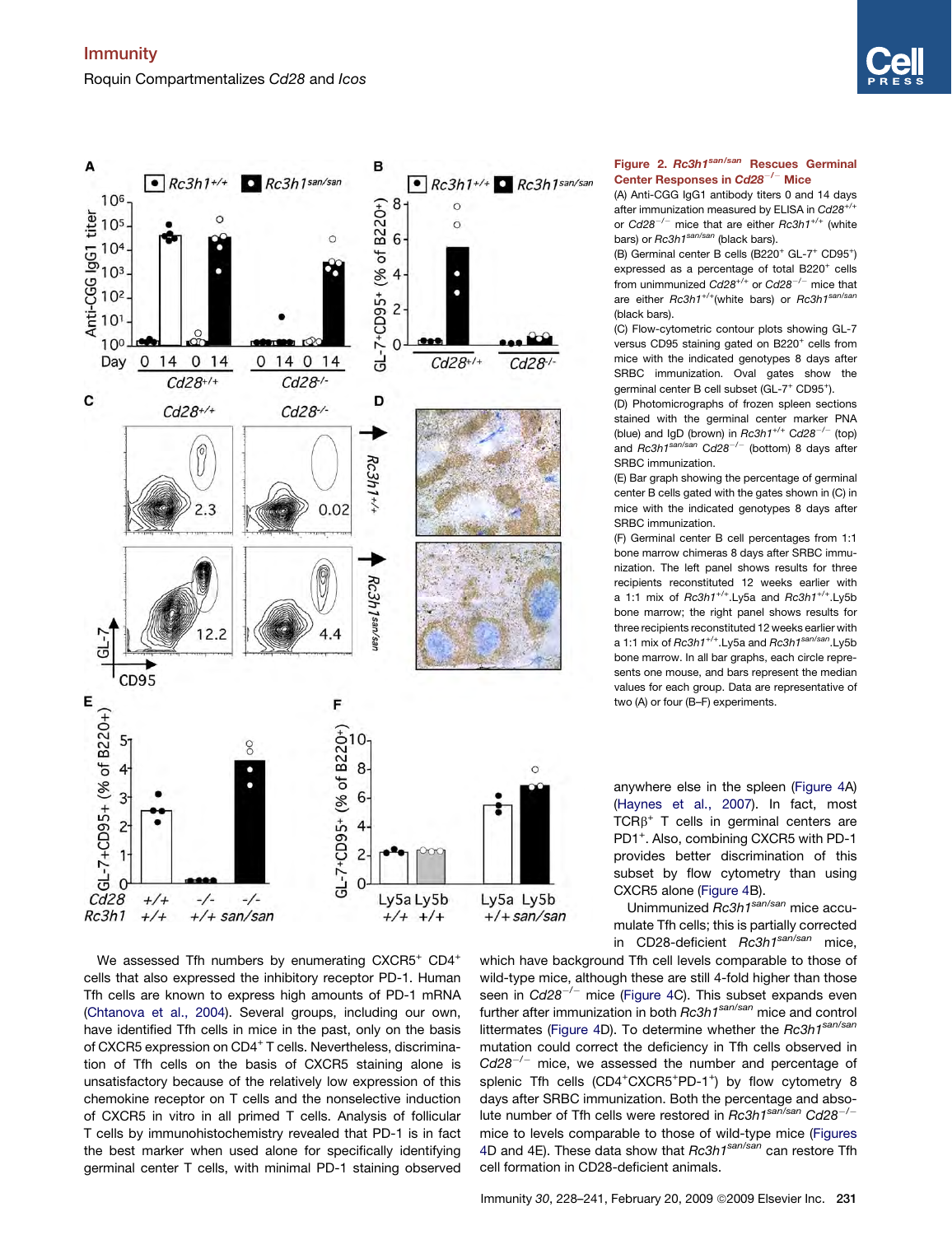<span id="page-4-0"></span>

### Rc3h1<sup>san/san</sup> Breaks Compartmentalization between CD28L and ICOSL in Germinal Center Responses

We speculated that Roquin ensures the compartmentalization between CD28 ligands and ICOS ligands. Nevertheless, an alternative second hypothesis explaining the observed results could be that *Rc3h1san/san* dysregulates signaling downstream from CD28; in other words, *Rc3h1san/san* may allow for signaling through the CD28 pathway in the absence of CD28. If this were the case, removing ICOSL would not have an effect. To test this hypothesis, we generated *Rc3h1san/san Cd28*-*/*- *Icosl*-*/*- mice. The SRBC-induced germinal center response in these triple-loci-altered animals was 75% reduced compared to that in *Rc3h1san/san Cd28*-*/*- mice, indicating that the rescue of the germinal center response is largely dependent on intact signaling through ICOS-ICOSL and that a response that is normally ICOSL independent has become ICOSL dependent in *Rc3h1san/san Cd28*-*/*- mice. *Rc3h1san/san Cd28*-*/*- *Icosl*-*/* mice were still capable of forming a small number of GL-7<sup>+</sup> CD95<sup>+</sup> B220<sup>+</sup> cells ([Figure 4](#page-5-0)F), suggesting that ICOS- and CD28-independent pathways also contribute to the *Rc3h1san/san*-mediated rescue of the germinal center response in CD28-deficient mice. We next assessed the contribution of signaling through ICOS to the correction of Tfh cell numbers in *Rc3h1san/san Cd28*-*/*- mice. Similar to the germinal center B cell response, the percentage and number of Tfh cells was 4-fold lower in *Rc3h1san/san Cd28*-*/*- *Icosl*-*/*- mice 8 days after SRBC immunization [\(Figure 4](#page-5-0)G). These findings support the idea that *Rc3h1san/san* breaks down the compartmentalization of signals through CD28 and ICOS and excludes the hypothesis that *Rc3h1san/sa* allows signaling through the CD28 pathway in the absence of ICOS.

We also considered the possibility that a defect in cytotoxic T lymphocyte antigen-4 (CTLA-4) signaling may contribute to the observed enhancement of germinal center reactions. Mice transgenic for a soluble CTLA-4-immunoglobin (Ig) fusion protein

### Figure 3. Rc3h1san/san Restoration of the Germinal Center Response in Cd28<sup>-/-</sup> Mice Is B Cell Extrinsic

(A) Gating strategy used for identifying the HELspecific germinal center response from transferred  $SW_{HF}$  B cells. Cells in the top panel have been gated on a live lymphocyte gate and on B220.

(B) Bar graphs showing HEL-specific donorderived germinal center B cells as a proportion of B220<sup>+</sup> cells (top panel) or the total number per spleen (bottom panel) 5.5 days after immunization with HEL<sup>2x</sup> SRBCs in mice with the indicated genotypes. Each symbol represents one mouse. Bars represent the median values in each group. Data are representative of two experiments.

have been shown to form germinal centers when immunized in conjunction with a CD28 agonist. However, these germinal centers do not appear to involute, with the response still being present 40 days after immunization, indicating that CTLA-4 signaling helps terminate

germinal center reactions ([Walker et al., 2003](#page-13-0)). We investigated whether *Rc3h1san/san Cd28*-*/*- mice show prolonged germinal center reactions typical of defective CTLA-4 signaling. *Rc3h1san/san Cd28*-*/*- germinal centers peaked at approximately day 8 after SRBC immunization and, like controls, were already reduced at day 14, and only background numbers of cells were present 30 days after immunization (data not shown). This suggests that CTLA-4 is functioning normally in *Rc3h1san/san Cd28*-*/*- mice to induce the involution of germinal center reactions. CTLA-4 expression was also slightly elevated in activated *Roquinsan/san* CD4<sup>+</sup> T cells and in *Rc3h1san/san* Treg cells [\(Figure S1](#page-11-0) available online). Taken together, these data indicate that the *Rc3h1san/san*-dependent rescue of germinal center and Tfh cell formation in CD28-deficient mice relies on signaling through the ICOS-ICOSL pathway.

### Rc3h1san/san Breaks Down CD28L-ICOSL Discrimination to Salmonella Infection

To assess whether *Rc3h1*san/san can also break the compartmentalization of CD28 and ICOS in responses to infectious agents, we immunized mice with live attenuated *Salmonella enterica* serovar Dublin strain SL5631. The response to *Salmonella* has been shown to be critically dependent on CD4<sup>+</sup> T cells ([Hess](#page-12-0) [et al., 1996; Yrlid and Wick, 2000\)](#page-12-0). Furthermore, CD28 costimulation appears to be essential for T helper 1 (Th1) cell-mediated bacteria clearance and intact IgG2a<sup>b</sup> production [\(McSorley](#page-12-0) [and Jenkins, 2000; Mittrucker et al., 1999](#page-12-0)). Although antibody production does not contribute to the resolution of a primary infection, it has been shown to be essential to protect against *Salmonella* reinfection ([McSorley and Jenkins, 2000](#page-12-0)). An attractive feature of this model is that the IgG2a<sup>b</sup> plasma cell response during the first weeks after the infection is exclusively extrafollicular, and germinal centers do not form until after 5 weeks postinfection [\(Cunningham et al., 2007\)](#page-11-0). This also allows us to test whether Roquin plays a role in ensuring the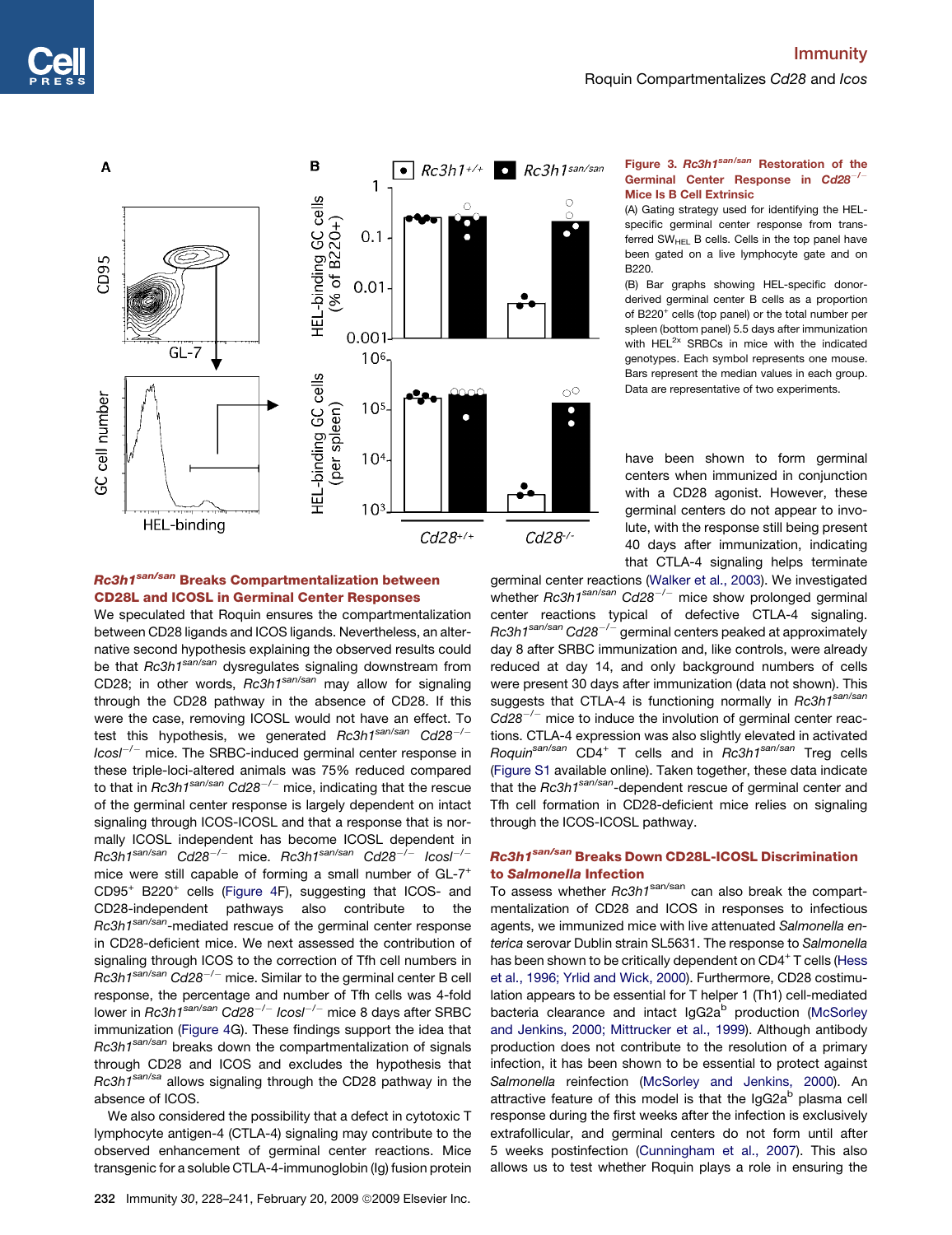

<span id="page-5-0"></span>

Figure 4. Restoration of Tfh Cell Formation and Germinal Centers in Rc3h1san/san  $Cd28^{-/-}$  Mice Requires Signaling through the ICOS-ICOSL Pathway

(A) Photomicrographs of frozen spleen sections stained with IgD (brown), PD-1 (blue, top panel),  $TCR\beta$  (blue, middle panel), and PNA (blue, bottom panel).

(B) Gating strategy for CD4+B220<sup>-</sup>CXCR5+PD1+ Tfh cells.

(C) Bar graphs show CD4<sup>+</sup>CXCR5<sup>+</sup>PD-1<sup>+</sup> (Tfh) cells as a percentage of splenic CD4<sup>+</sup> T cells assessed by flow cytometry from unimmunized mice with the indicated genotypes.

(D) Representative flow-cytometric contour plots showing PD-1 versus CXCR5 staining of mice with the indicated genotypes 8 days after immunization with SRBCs. Gates have been drawn around the CXCR5<sup>hi</sup> PD1<sup>hi</sup> population representing Tfh cells. A stringent cell-gating strategy allowed exclusion of dead cells, nonlymphoid cells, B cells, B:T cell duplets, and autofluorescent cells [\(Figure 1B](#page-2-0)).

(E) Bar graphs show CD4<sup>+</sup>CXCR5<sup>+</sup>PD-1<sup>+</sup> (Tfh) cells gated as shown in (B) as a percentage of splenic CD4<sup>+</sup> T cells from mice with the indicated genotypes 8 days after SRBC immunization.

(F) Percentage of germinal center B cells in mice with the indicated genotypes 8 days after SRBC immunization. Observed differences between all the genotype groups reached statistical significance of  $p = 0.05$ .

(G) Percentage of Tfh cells in mice with the indicated genotypes 8 days after SRBC immunization. Observed differences between all the genotype groups reached statistical significance of p < 0.01, with the exceptions of *Rc3h1+/+ Cd28*-*/* versus*Rc3h1san/sanCd28*-*/*- and*Rc3h1+/+Cd28*-*/* versus *Rc3h1san/san Cd28*-*/*- *Icosl*-*/*-, in which significance reached p < 0.001, and of *Roquin+/+ Cd28+/+* versus *Rc3h1san/san Cd28*-*/*-, in which no significant difference was observed. Data are representative of four experiments.

([Figure 5D](#page-6-0)). These defective responses were completely rescued in *Cd28*-*/* mice homozygous for the *san* allele of *Rc3h1*. Again, this rescue was shown to be dependent on ICOSL substituting for CD28 ligands because bacterial counts and *Salmonella*-specific IgG2a<sup>b</sup> titers in *Rc3h1san/san Cd28*-*/*- *Icosl*-*/*-

compartmentalization between CD28 ligands and ICOS ligands during extrafollicular antibody responses.

Twelve days after *Salmonella* infection, CD28-deficient mice had more than ten times higher bacterial counts in the liver [\(Figure 5](#page-6-0)A), and despite having intact anti-*Salmonella* IgM production ([Figure 5B](#page-6-0)), they were unable to produce any Salmonella-specific IgG2a<sup>b</sup> ([Figure 5C](#page-6-0)) antibodies. Immunohistochemistry confirms previous work showing that this response is occurring outside the B cell follicle and that the number of CD138+ cells is greatly reduced in CD28-deficient mice

mice were comparable to those of *Rc3h1+/+ Cd28*-*/*- *Icosl+/+* mice ([Figures 5](#page-6-0)A–5D).

A third alternative hypothesis that could explain the observed rescue is that even in the presence of intact CD28L signaling, there might be a role for ICOSL in the response. If this were the case, ICOSL deficiency would confer a phenotype in CD28+/+ mice. To investigate this possibility, we also assessed the response in ICOSL-deficient mice. Unlike the defective responses observed in CD28 $^{-/-}$  mice, these responses were mostly intact in ICOSL<sup>-/-</sup> mice, confirming that ICOSL does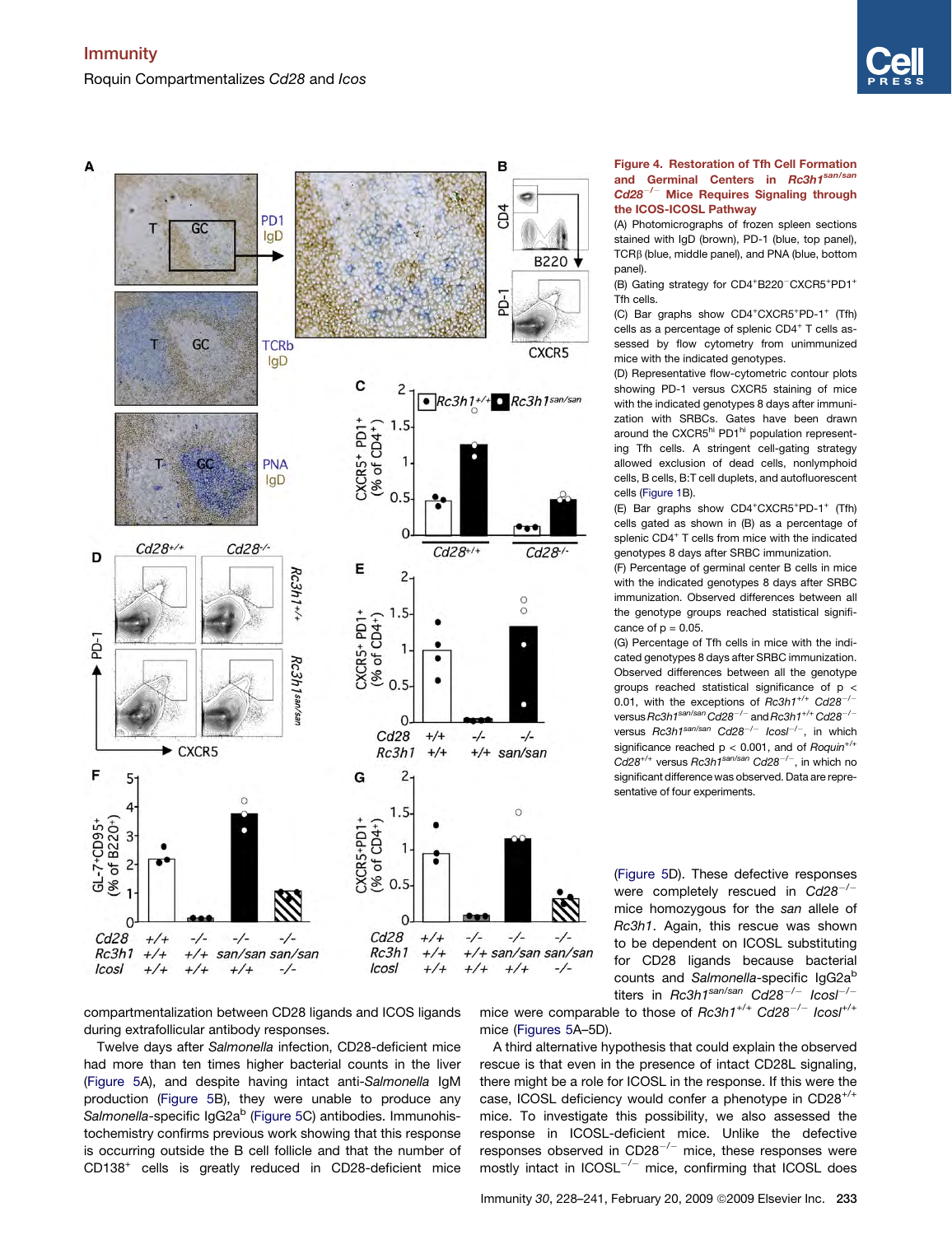<span id="page-6-0"></span>

not play a major role in the extrafollicular IgG2a<sup>b</sup> response and the T cell response that mediates bacterial clearance in CD28+/+ animals. Together, these results show that Roquin also ensures the compartmentalization between CD28 ligands and ICOS ligands during T cell-mediated responses to pathogens, including extrafollicular antibody responses.

### The Rc3h1<sup>san/san</sup> Allele Restores Homeostasis of Peripheral Treg Cells in Cd28 $^{-/-}$  Mice

Having established that the critical function of CD28 in the establishment of adaptive immunity can become CD28 independent in the presence of Roquin*san/san*, we investigated whether this also applied to the other major role of CD28: the support of Treg cell development and homeostasis. Mice deficient in CD28 have a >80% decrease in the numbers of thymic and peripheral



in the absence of CD28, we compared the percentage and total number of CD4+CD25+Foxp3+ Treg cells in the spleens of *Rc3h1san/san Cd28*-*/*- mice with those found in CD28-sufficient mice. Both the percentage and number of splenic Treg cells in *Rc3h1san/san Cd28*-*/*- and wild-type mice were comparable and more than four times greater than those found in mice lacking CD28 [\(Figures 6D](#page-7-0) and 6D).

To determine whether the restoration of peripheral Treg numbers in *Cd28*-*/*- mice is dependent on signaling through the ICOS-ICOSL pathway, we analyzed the percentage and number of splenic Treg cells in *Rc3h1san/san Cd28*-*/*- *Icosl*-*/* mice. In these mice, both the percentage and total number of splenic Treg cells were less than half those of ICOSL-sufficient mice, although they were still higher than those of CD28-deficient mice [\(Figure 6](#page-7-0)E).

### Figure 5. Rc3h1san/san Corrects the Pathogen-Clearance Defect and the IgG2ab Response in CD28-Deficient Mice Inoculated with Salmonella via Signaling through **ICOSL**

(A) Number of colony-forming units in the liver of mice of the indicated genotypes on day 12 after inoculation. Each symbol represents one mouse (ns = not significant;  $^{\star}p$  < 0.01,  $^{\star\star}p$  < 0.001, and \*\*\*p = 0.0001).

(B) Anti-*Salmonella* IgM titer as determined by ELISA at day 0 and day 12 after infection. Each symbol represents one mouse.

(C) Anti-Salmonella IgG2a<sup>b</sup> titer as determined by ELISA on day 0 and day 12 after inoculation. Each symbol represents one mouse.

(D) Photomicrographs of frozen spleen sections stained with IgD (brown) and CD138 (blue) from mice of the genotypes indicated on day 12 after infection. Images are representative of five mice per group.

CD4+ CD25<sup>+</sup> FoxP3<sup>+</sup> Treg cells [\(Salomon](#page-12-0) [et al., 2000; Tai et al., 2005; Tang et al.,](#page-12-0) [2003\)](#page-12-0), whereas ICOS deficiency has only a minor impact on peripheral steady-state Treg cell numbers [\(Burmeis](#page-11-0)[ter et al., 2008\)](#page-11-0), and this impact appears to be age related: By 9 weeks of age, we did not observe any difference in the percentage of circulating Treg cells in mice lacking ICOS expression [\(Figure 6A](#page-7-0)). By 18 weeks of age, ICOS-deficient mice had a  $\sim$ 20% reduction in spleen and peripheral blood Treg cells ([Figure S2\)](#page-11-0).

As reported for the other CD28-dependent responses (germinal center and Tfh cell formation), *Rc3h1san/san* mice also show a peripheral expansion of Treg cells, both as a proportion CD4<sup>+</sup> splenocytes and in total numbers [\(Vinuesa](#page-12-0) [et al., 2005a\)](#page-12-0) ([Figure 6B](#page-7-0)). To determine whether homozygosity for the *san* allele of *Rc3h1* can restore Treg cell numbers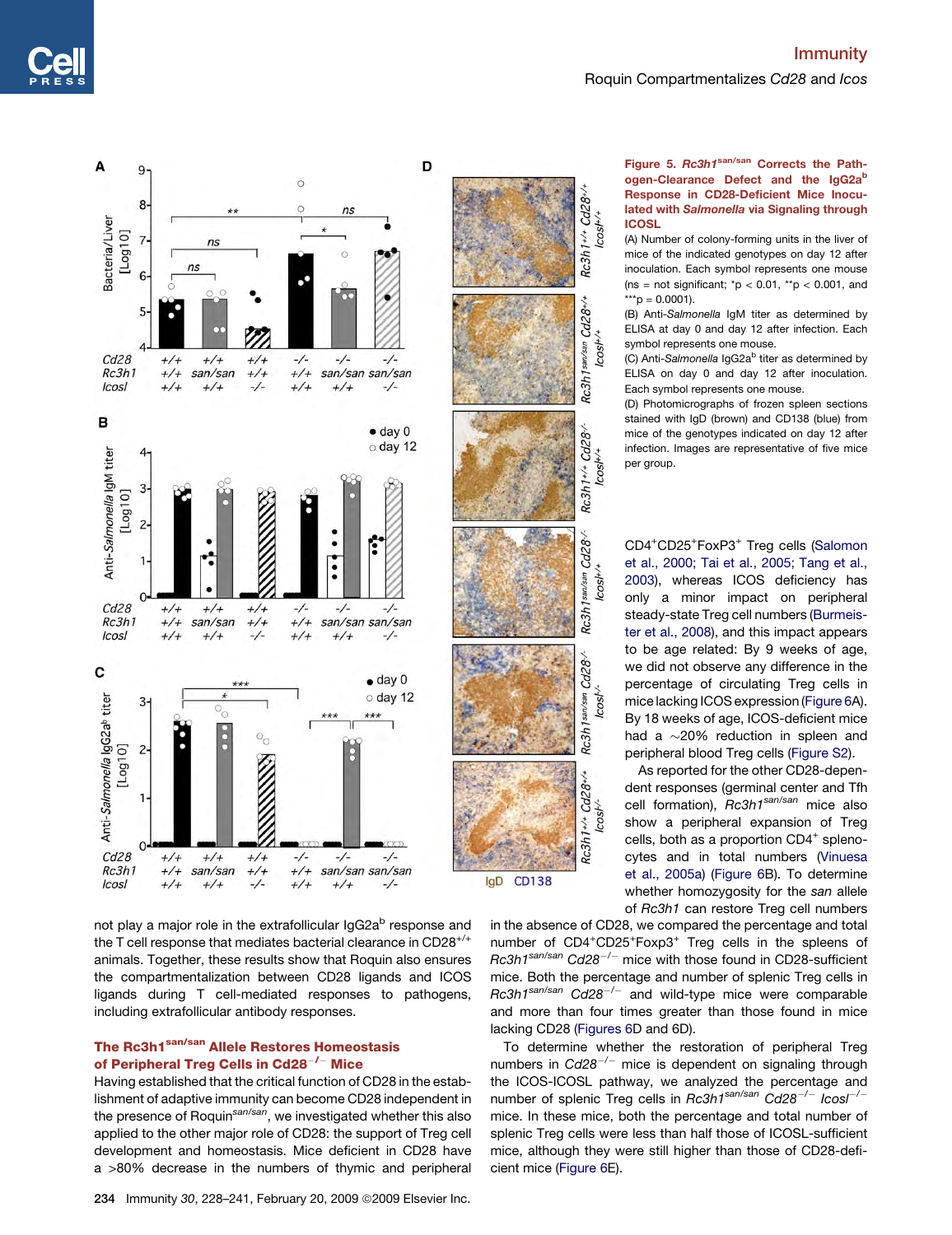<span id="page-7-0"></span>Immunity Roquin Compartmentalizes *Cd28* and *Icos*





Figure 6. Loss of Peripheral Treg Cells Caused by Cd28 Deficiency Is Rescued by Rc3h1<sup>san/san</sup> Because of Overexpression of Icos

(A) Percentage of peripheral blood CD4<sup>+</sup>CD25<sup>+</sup>FoxP3<sup>+</sup> Treg cells, determined by flow cytometry, from 9- to 10-week-old wild-type and *Icos*-deficient mice.

(B) Bar graphs show splenic CD4+CD25+FoxP3+ (Treg) cells as a percentage of splenic CD4<sup>+</sup> T cells (left) or in total numbers assessed by flow cytometry from unimmunized 10-week-old mice with the indicated genotypes.

(C) Representative flow-cytometric contour plots showing CD25 versus FoxP3 staining gated on live CD4<sup>+</sup> T cells from the spleens of unimmunized mice. Gates have been drawn around the CD25<sup>+</sup> FoxP3<sup>+</sup> population representing Treg cells.

(D) Percentage of splenic Treg cells in 10-weekold mice with the indicated genotypes gated as shown in (C) as determined by flow cytometry.

(E) Bar graphs show total number of splenic Treg cells in 10-week-old mice of the indicated genotypes as determined by flow cytometry. Statistical analyses were performed, and key comparisons are *Rc3h1+/+ Cd28*-*/*- *Icosl+/+* versus *Rc3h1+/+ Cd28*-*/*- *Icosl*-*/*- (p = 0.1067) and *Rc3h1san/san Cd28*-*/*- *Icosl+/+* versus *Rc3h1san/san Cd28*-*/*- *Icosl*-*/*- (p < 0.0001).

(F) Bar graphs show percentage of splenic Treg cells in 10-week-old mice of the indicated genotype as determined by flow cytometry. Data are representative of five experiments.

### Rc3h1<sup>san/san</sup> Allows ICOS Signaling to Substitute for CD28 Signaling In Vivo for IL-2 Expression

Signaling through CD28 acts on the effector T cells of the immune system to produce IL-2, a crucial factor for Treg cell survival and the establishment of a full peripheral Treg cell repertoire

The observation that there was no substantial difference between the number or percentage of peripheral Treg cells in Cd28<sup>-/-</sup> lcosl<sup>+/+</sup> mice and in Cd28<sup>-/-</sup> lcosl<sup>-/-</sup> mice (Figure 6E) and even between those in 9-week-old *Cd28+/+ Icos+/+* and in *Cd28+/+ Icos*-*/*- mice ([Figure 5](#page-6-0)A) indicates that in the presence of wild-type Roquin, ICOSL does not play an additional role to that of CD28 in peripheral Treg cell homeostasis of young mice. This illustrates again how a process that is normally ICOSL independent has become ICOSL dependent in *Rc3h1san/san Cd28*-*/*- mice. We next examined whether the expansion of Treg cells in *Rc3h1san/san* mice is due to aberrant signaling through ICOS by generating *Rc3h1san/san* mice deficient in ICOS. Loss of signaling through ICOS restored the percentage of splenic Treg cells in *Rc3h1san/san* mice to levels comparable to those of wild-type mice (Figure 6F), further supporting the existence of an ICOS-driven mechanism responsible for the increase in peripheral Treg cell numbers in *Rc3h1san/san* mice and their restoration in *Rc3h1san/san Cd28*-*/*- mice.

[\(Fontenot et al., 2005; Tang et al., 2003\)](#page-12-0). Although ICOS costimulation is a very poor inducer of IL-2 production ([Dong](#page-11-0) [et al., 2001; Riley et al., 2002](#page-11-0)), it is possible that ICOS overexpression can lead to sufficient IL-2 production to maintain peripheral Treg cell numbers in the absence of CD28. To test this possibility, we compared IL-2 mRNA expression during an in vivo T cell response to SRBCs in *Rc3h1san/san Cd28*-*/* mice,  $Rc3h1^{+/+}$  Cd28<sup>-/-</sup> mice, and CD28-sufficient controls. Mice were immunized with SRBCs, and CD4<sup>+</sup> T cells were FACS sorted 3 days after injection. As previously reported, *Cd28*-*/*- mice produce less IL-2 mRNA than wild-type mice [\(Figure 7A](#page-8-0)). *Rc3h1+/+ Cd28*-*/*- mice were found to have approximately twice the amount of IL-2 mRNA, whereas *Roquinsan/san Cd28*-*/*- mice had the same expression levels as wild-type *Rc3h1+/+ Cd28+/+* mice [\(Figure 7A](#page-8-0)). These data support the hypothesis that overexpression of ICOS due to dysregulated Roquin contributes to the maintenance of the peripheral Treg cell pool in the absence of CD28 through restoring IL-2 production.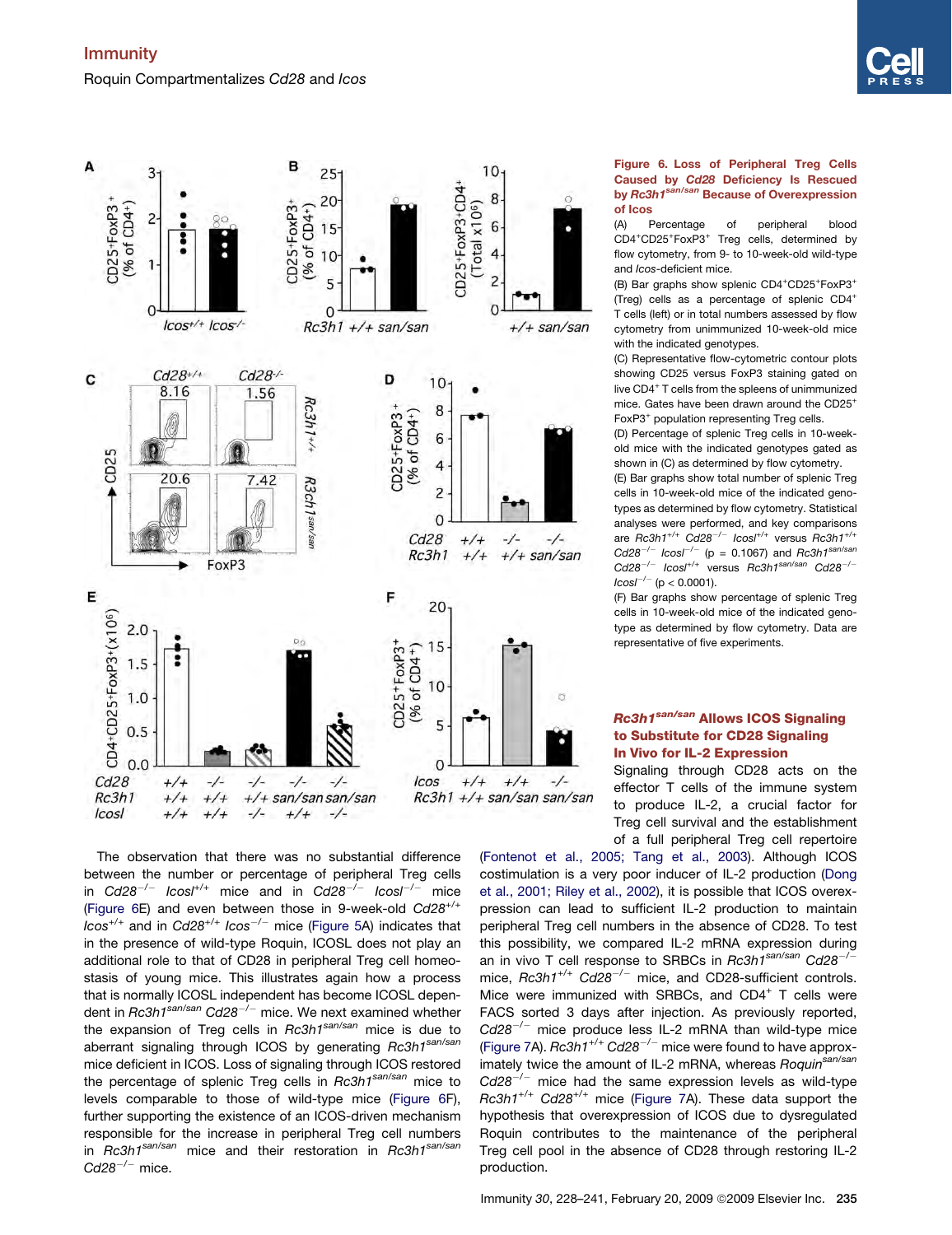# Immunity Roquin Compartmentalizes *Cd28* and *Icos*

<span id="page-8-0"></span>

## Rc3h1san/san Cannot Rescue Thymic Treg Cell Development in Mice Deficient in CD28

CD28 has been shown to be essential for thymic Treg cell development through the induction of IL-2 and other IL-2-independent signaling events ([Tai et al., 2005; Tang et al., 2003](#page-12-0)). To examine whether the rescue of peripheral Treg cells in *Rc3h1san/san Cd28*-*/*- mice is a consequence of restoring Treg cell development in the thymus, we assessed the number and percentage of CD4 single-postive (SP) FoxP3<sup>+</sup>-expressing thymocytes in 4-week-old *Rc3h1san/san Cd28*-*/*- mice. As shown for peripheral Treg cells, *Rc3h1san/san* mice have twice the number of Treg cells within the CD4 SP thymic compartment (Figure 7B). Nevertheless, unlike the effect of *Rc3h1san/san* on peripheral Treg cells, mutant Roquin could not restore thymic Treg cells in mice deficient in CD28 (Figure 7C), although a small increase was observed in *Rc3h1san/san Cd28*-*/*- mice as compared with *Rc3h1+/+ Cd28*-*/*- mice. This small increase in thymic Treg cell numbers, due to mutant Roquin, was independent of ICOS signaling (Figure 7D), indicating a non-ICOS-related effect.

### Figure 7. Rc3h1san/san Does Not Rescue the Defective Thymic Treg Cell Development in  $\mathsf{C}$ d $\mathsf{28}^{-/-}$  Mice

(A) Fold change of IL-2 mRNA expression relative to that in wild-type C57BL/6 mice 3 days after SRBC immunization.

(B) Percentage and total number of thymic Treg cells (CD4 SP FoxP3<sup>+</sup>) in 4-week-old unimmunized *Rc3h1+/*<sup>+</sup> (white bars) or *Rc3h1san/sa*<sup>n</sup> (black bars) mice.

(C) Percentage of CD4 SP thymocytes that express FoxP3 in mice with the indicated genotypes.

(D) Number of Treg cells in 8-week-old unimmunized mice with the indicated genotypes.

(E) Expression of CD11c (red) and ICOSL (green) on 8-week-old C57BL/6 thymi.

(F) MFI of ICOS on the surface of CD4 SP thymocytes in 8-week-old unimmunized mice with the indicated genotypes. In all graphs, each symbol represents one mouse, and bars are drawn through the median values in each group. Data are representative of three experiments.

To investigate the cause for the failure of *Rc3h1sansan* to rescue thymic Treg cell numbers in *Cd28*-*/*- mice, we first tested whether ICOSL was expressed in the thymus by confocal microscopy. Indeed, ICOSL is strongly expressed in the thymic medulla, with the majority of the expression colocalizing with CD11c<sup>+</sup> cells (Figure 7E). The next obvious question is whether *Rc3h1san/san Cd28*-*/*- thymocytes overexpress ICOS. We had previously observed that *Rc3h1san/san* CD4 SP thymocytes (with intact CD28 signaling) expressed slightly higher levels of ICOS [\(Vinuesa et al., 2005a](#page-12-0)). When thymocyte ICOS expression was assessed by flow cytometry, we found that the levels of

ICOS on *Rc3h1san/san Cd28*-*/*- thymocytes were comparable to those in wild-type mice (Figure 7F). This may explain why thymic Treg cells are not restored in *Rc3h1san/san* mice lacking CD28. Taken together, these results show that mutant Roquin, in the absence of CD28, does not cause ICOS overexpression in CD4 SP thymocytes or restore thymic Treg cells.

### **DISCUSSION**

The question addressed by these studies was whether the evolution of two biochemically paralogous costimulatory receptors posed a potential for functional crosstalk and misregulation, given that one of their ligands is constitutively expressed in the absence of pathogen-associated molecular patterns. The results demonstrate that functional compartmentalization of CD28 and ICOS is readily broken down and is normally critical to ensure that the initiation of immune responses depends on a pathogen-induced ''signal 2'' through CD28. *Rc3h1san/san Cd28*-*/* mice form normal primary antibody responses, Tfh cells, large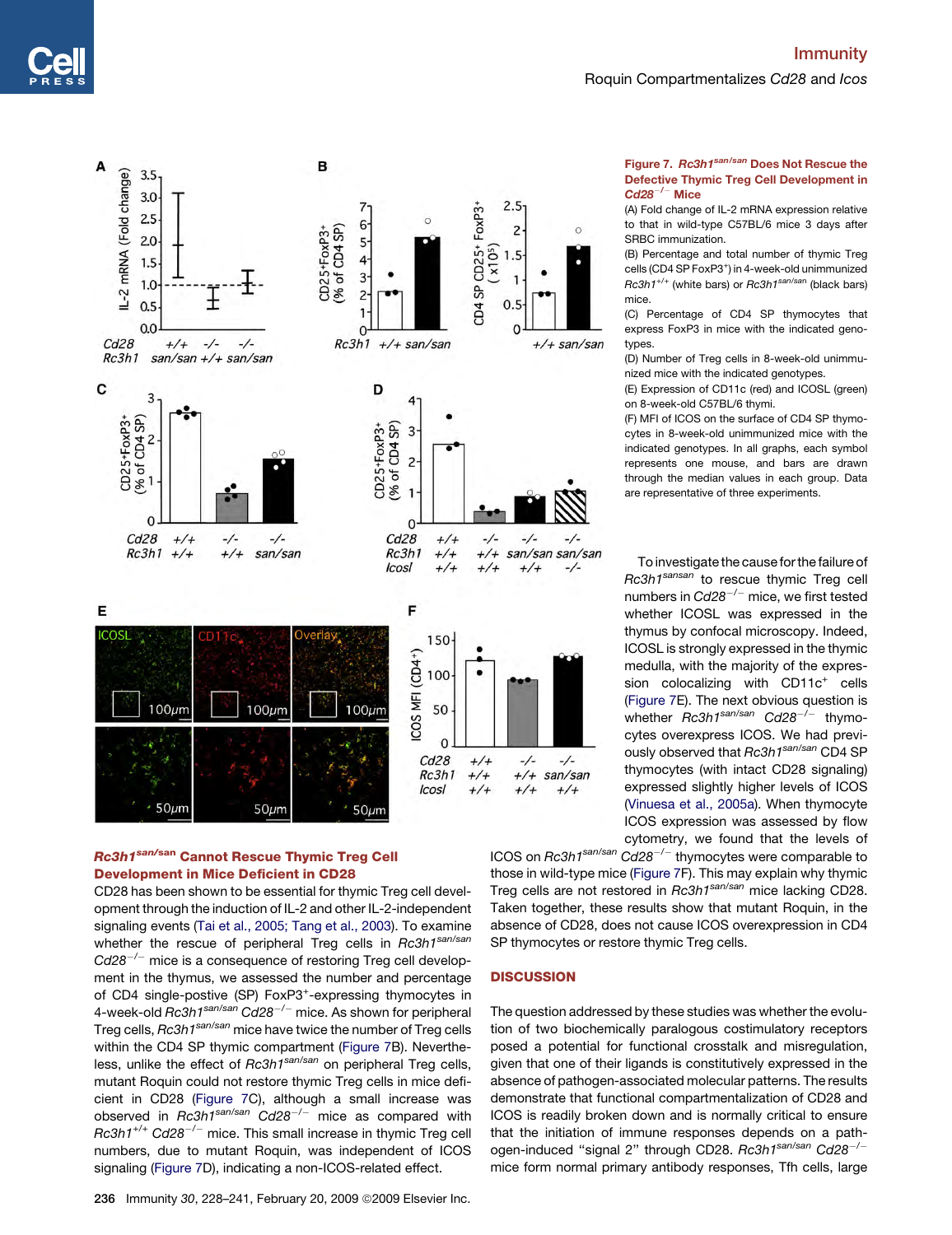germinal centers, intact extrafollicular plasma cell responses, and normal numbers of peripheral Treg cells—functions known to be critically dependent on intact signaling through CD28. Given that relatively little is understood about mechanisms controlling ICOS and ICOSL expression, there are likely to be a range of pathological and physiological circumstances in which this crosstalk comes into play.

Three alternative hypotheses could explain the rescue of responses in *Rc3h1san/san Cd28*-*/*- animals: First, *Rc3h1san/san* allows ICOSL to substitute for CD28 ligands, whereas in *Rc3h1+/+* T cells, these two potential costimulatory sources are distinguished and functionally compartmentalized so that ICOSL cannot substitute for CD28L. Second, Roquin may allow for signaling through the CD28 pathway in the absence of CD28. If this were the case, removing ICOSL would not have an effect, but we show profound abrogation of *Rc3h1san/san*-mediated rescue in *Rc3h1<sup>san/san</sup>* mice doubly deficient in CD28 in all responses tested. Third, even in the presence of intact CD28L signaling, there might be a role for ICOSL in the response. If this were the case, ICOSL deficiency would confer a phenotype in *Cd28*+/+ mice. We have shown two examples in which ICOSL does not play a role in the response of *Cd28*+/+ animals: First, whereas *Cd28*-*/*- mice cannot mount a T cell-dependent antibody response to *Salmonella* or clear bacteria—both of these responses are dependent on Th1 cells—these responses are intact in ICOSL $^{-/-}$  mice. Second, peripheral Treg cell numbers are 80% lower in 9-week-old *Cd28*-*/*- mice, but they are normal in age-matched *Icos*-*/*- mice. Having excluded the latter two, only the first hypothesis is consistent with the results of the *Rc3h1san/san Cd28*-*/*- *Icosl*-*/*- triple-mutant studies.

We have shown that this compartmentalization acts during immune responses to foreign antigens such as sheep red blood cells and, importantly, to the infectious agent *Salmonella*. The physiological counterpart of a challenge with antigen in the absence of CD28 ligands would be a situation in which the antigen is a self-antigen. The most obvious evolutionary advantage of functional compartmentalization of signals through CD28 and ICOS is the retaining of the need for microbial induction of costimulatory ligands at the time of T cell priming, because the constitutive and broad expression of ICOSL could bypass the need for danger signals to provide full costimulation. Our previous work has provided evidence that this sort of dysregulation can pose a real threat for autoimmunity: ICOS overexpression on naive T cells contributes to lupus manifestations in *Rc3h1san/san* mice ([Yu et al., 2007\)](#page-13-0).

A ''controlled'' breakdown of this compartmentalization, or what could also be seen as the "reverse" type of compartmentalization, i.e., making T cell costimulation in germinal centers exclusively dependent on ICOS, and not on CD28, may be equally important for physiological humoral immune responses. Processed microbial antigens can be trapped in an inert state in the form of immune complexes on the surface of follicular dendritic cells for months or years within germinal centers, and this source of antigen is probably important for the maintenance of germinal center reactions and ongoing affinity maturation and for the reactivation of memory B cells that may help maintain long-lived protective humoral immunity. Also, the switch from CD28 dependence to ICOS dependence that maintains Tfh cell help for germinal center B cells and Tfh cell survival is likely to also be critically important to prevent the emergence of highaffinity autoantibodies from germinal centers. It would be potentially dangerous to make this Tfh cell costimulation and subsequent selection of mutated germinal center B cells dependent on the presence of Toll-like receptor (TLR) ligands or other danger signals; it is well known that signals delivered by TLR ligands in conjunction with B cell receptor signals can lead to T cell-independent self-reactive B cell differentiation ([Vos et al.,](#page-13-0) [2000\)](#page-13-0). The need for danger signals is even less desirable if we take into account the fact that the germinal center milieu is extremely rich in apoptotic cells that expose self-nuclear antigens on their surface and that a proportion of somatically mutated cells will have randomly acquired specificity against these self-antigens [\(Diamond et al., 1992\)](#page-11-0).

Gene duplication followed by positive selection is not only an effective way to resolve adaptive conflicts through subfunctionalization as described above. It also drives the acquisition of unique functions by individual genomes: This process is termed ''neofunctionalization,'' and there is evidence to suggest that neofunctionalization has also driven the selection of the adaptive changes of *Icos*. In the context of evolution, the first time *Cd28*, *Ctla4*, and *Icos* are present as an immunological cluster in the same species is in chickens [\(Bernard et al., 2007\)](#page-11-0), and this coincides with the appearance of germinal centers, which occur only in homeothermic vertebrates (birds and mammals). Although somatic hypermutation during immune responses is seen in ectotherms, which lack germinal centers, it is not accompanied by efficient improvement in overall antibody affinity, suggesting that affinity maturation depends on germinal centers for selection of mutated B cells by antigen-specific follicular T cells [\(Hsu, 1998](#page-12-0)). It seems, therefore, that the acquisition of novel functions by the *Cd28* paralog *Icos*, specifically its new role in the survival and B cell helper function of Tfh cells, opened up the possibility for affinity maturation and effective immunological memory to occur.

Although most of the rescue of responses normally dependent on CD28, caused by *Rc3h1san/san*, requires signaling through ICOS, there appear to be small non-ICOS mediated contributions to Tfh cell development and germinal center formation in *Rc3h1san/san* mice lacking CD28. Our adoptive cell transfer of wild-type B cells and bone marrow chimera experiments have excluded a B cell-autonomous action of Roquin as an explanation the rescued germinal center response. We have shown previously that besides dysregulating ICOS expression *Rc3h1san/san* CD4<sup>+</sup> cells have high mRNA expression of other key Tfh cell molecules, such as CD200, CXCR5, PD-1, CD84, Bcl6, and the cytokine IL-21 ([Vinuesa et al., 2005a](#page-12-0)). It is possible that one or more of these factors are driving additional Tfh cell development in *Rc3h1san/san Cd28*-*/*- T cells and/or directly promoting germinal center responses, as has been shown in mice overexpressing IL-21 [\(Ozaki et al., 2004\)](#page-12-0).

The germinal centers observed in *Rc3h1san/san Cd28*-*/*- mice are larger than those seen in wild-type mice, and this is reminiscent of the germinal centers induced in *Ctla4-Ig* transgenic mice treated transiently with CD28 for allowing initiation of T celldependent responses ([Walker et al., 2003](#page-13-0)). In these mice, germinal center reactions do not appear to involute normally, and they display abundant Tfh cells expressing high amounts of ICOS that persist long after the CD28 mAb has been cleared,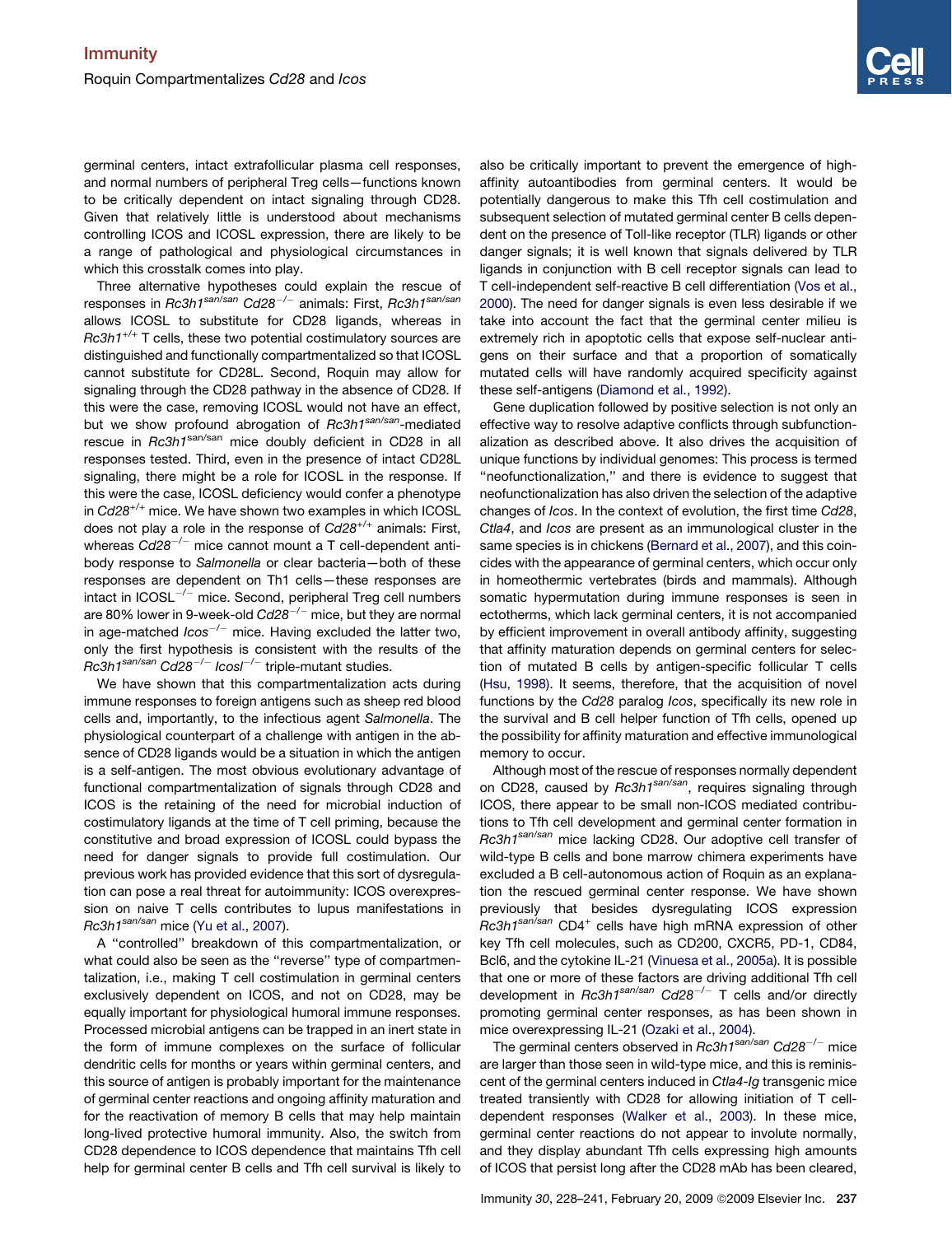suggesting that CTLA-4 negatively regulates germinal center longevity and Tfh cell numbers. Furthermore, a link between signaling through CTLA-4 and *Icos* mRNA repression has been suggested ([Riley et al., 2001](#page-12-0)). Nevertheless, our results showing that germinal center longevity is not prolonged in *Rc3h1san/san Cd28+/+* nor *Rc3h1san/san Cd28*-*/*- mice argues against the possibility that CTLA-4 exerts its repressive effect through Roquin.

Signals through CD28 also support generation of Treg cells within the thymus and peripheral Treg cell homeostasis ([Tai](#page-12-0) [et al., 2005; Tang et al., 2003](#page-12-0)). Although thymic Treg cell numbers are increased in *Rc3h1san/san* mice, we show that this increase is not dependent on ICOS signaling, which is not surprising given the finding that ICOS is not overexpressed on *Rc3h1san/san Cd28*-*/*- CD4SP thymocytes and that CD28 deficiency alone partially corrects the excess of thymic Treg cells seen in *Rc3h1san/san* mice. Furthermore, the most likely reason why ICOSL cannot substitute for CD28L signals for Treg cell generation in the thymus in the presence of the *san* allele of *Rc3h1* is that the latter depends on a critical Lck-binding motif within the polyproline domain of CD28 that is absent in ICOS ([Tai et al., 2005\)](#page-12-0). In contrast with the thymic Treg cell deficiency, our data show that peripheral Treg cell numbers are restored in *Rc3h1san/san Cd28*-*/*- mice in an ICOS-dependent manner. This suggests that the smaller thymic Treg cell pool may be able to expand to fill the peripheral niches.

Our data showing that in the presence of defective Roquin, IL-2 production occurred normally in the absence of CD28 signaling suggests this is a consequence of ICOS overexpression and could contribute to the maintenance of peripheral Treg cells in the absence of the major costimulator. Expansion of naturally occurring thymic-derived Treg cells might not be the only mechanism that fills the peripheral Treg cell niches in *Rc3h1san/san Cd28*-*/*- mice. A non-mutually exclusive explanation may lie in a possible increased generation of ''adaptive'' Treg cells (aTreg cells) in the periphery, which could also be driven by excess ICOS signaling. Naive CD4<sup>+</sup> CD25<sup>-</sup> T cells stimulated with CD28 and TGF $\beta$  can become regulatory cells phenotypically identical to thymic-derived Treg cells [\(Liang](#page-12-0) [et al., 2005\)](#page-12-0).

In general, there is still little experimental evidence of the mechanisms by which gene duplicates are compartmentalized and regulated for enabling genetic novelty. Elegant work has dissected the molecular basis of the evolution of a bifunctional ancestor in the yeast galactose pathway into a pair of duplicate genes, *GAL1* and *GAL3*, that acquired critical coinducer and galactokinase subfunctions, respectively ([Hittinger and Carroll,](#page-12-0) [2007](#page-12-0)). In this particular ''genetic switch,'' adaptive changes in the promoter region that would have compromised one of the functions allowed a differentially regulated transcriptional response. Our data parallels these findings by identifying a molecule, Roquin, that can regulate the functional switch between two gene duplicates.

This regulation, unlike the transcriptionally regulated, inducible nature of ICOS ([Tan et al., 2006](#page-12-0)), appears to hinge on evolutionary changes in the 3'UTR of *Icos* that allow a differentially regulated posttranscriptional induction of mRNA decay through Roquin-controlled microRNAs ([Yu et al., 2007\)](#page-13-0). Roquin appears to be constitutively expressed and constantly regulating ICOS in

both naive and activated T cells, although its microRNA cofactor (miR-101) is downregulated in Tfh cells ([Yu et al., 2007\)](#page-13-0). Indeed, we show that ICOS is induced to the same extent  $(\sim 4$  fold) in both *Rc3h1san/san* effector and memory CD4<sup>+</sup> T cells and controls.

In conclusion, our data reconciles how two related and functionally overlapping receptor-ligand pairs can coordinately initiate immune responses to protein antigens and select somatically derived high-affinity mutants without jeopardizing the maintenance of peripheral tolerance. This is achieved through Roquin's tight regulation of ICOS expression, which prevents ICOS from taking over the critical CD28 functions of initiating T cell help in the context of danger signals and determining the size of the peripheral Treg cell pool, but allows its prominent role in the selection of high-affinity germinal center B cell mutants independently of CD28 and danger signals and in the regulation of the size and longevity of germinal centers.

#### EXPERIMENTAL PROCEDURES

#### Mice and Immunizations

*Rc3h1san/san* C57BL/6 mice, crosses to *Icos*-*/*-, *Icosl*-*/*-, and *Cd28*-*/*- mice, and  $SW_{HEL}$  mice were housed in specific pathogen-free conditions at the Australian Phenomics Facility.  $SW_{HEL}$  mice have a VDJ region introduced by homologous recombination in the Ig H chain locus that, in combination with a transgene-encoded light chain, binds HEL with high affinity ([Phan et al.,](#page-12-0) [2003](#page-12-0)). All animal procedures were approved by the Australian National University Animal Ethics and Experimentation Committee.

For generating thymus-dependent responses for assessing specific IgG titers, mice were immunized intraperitoneally (i.p.) with 50  $\mu$ g of alum-precipitated chicken gammaglobulin (CGG) plus  $1 \times 10^8$  heat killed *B. pertussis*. Where indicated, 8- to 12-week-old mice were immunized i.p. with 2  $\times$  10<sup>9</sup> SRBCs. For experiments involving SW<sub>HFL</sub> mice, 1  $\times$  10<sup>4</sup> SW<sub>HFL</sub> B cells were transferred into C57BL/6 recipients, which were immunized intravenously with 2  $\times$  10<sup>8</sup> SRBCs conjugated with mutant HEL, HEL<sup>2x</sup> ([Paus et al.,](#page-12-0) [2006](#page-12-0)).

#### Bacteria and Inoculation

*Salmonella enterica* serovar Dublin strain SL5631 ([Segall and Lindberg,](#page-12-0) [1991](#page-12-0)) was grown in Luria-Bertani medium overnight. Mice were inoculated with 5  $\times$  10<sup>5</sup> colony-forming units from a log-phase culture administered i.p. in phosphate-buffered saline (PBS). Bacterial load was measured in the liver of all mice at day 12 after infection by homogenizing organs, plating serial dilutions in PBS onto Luria-Bertani agar, and incubating at 37°C overnight.

### Antibodies

Antibodies and strepatavidin conjugates for flow cytometry were from BD PharMingen except where otherwise indicated: anti-mouse B220-PerCP, CD4-PerCP, ICOS-PE (eBioscience), FoxP3 (eBioscience), GL-7-FITC, CD95-PE, CXCR5-biotin, PD-1-PE, CTLA-4-PE, CD25-APC, CD8-APC, and streptavidin-PerCP Cy5.5. Background ICOS staining was determined with stained cells from ICOS-deficient mice. For immunohistochemistry, the primary antibodies and reagents used were as follows: sheep anti-mouse IgD (The Binding Site), biotinylated anti-mouse TCRbeta (PharMingen), rat anti-mouse PD-1 (Biolegend), PNA-biotin (Vector Laboratories), and rat antimouse CD138 (BD PharMingen). Rabbit anti-rat horseradish peroxidase (HRP) (Dako) was used as a secondary antibody. For immunofluorescence, monoclonal Abs used were rat anti-mouse Icosl (clone MIL-666, generated by immunization of Lewis rats with an *Icosl* transfectant) and hamster antimouse CD11c-biotin (eBioscience). Anti-mouse ICOSL was detected with goat anti-rat FITC (Southern Biotechnology Associates), then rabbit anti-FITC (Sigma-Aldrich), then goat anti-rabbit-FITC (Southern Biotechnology Associates).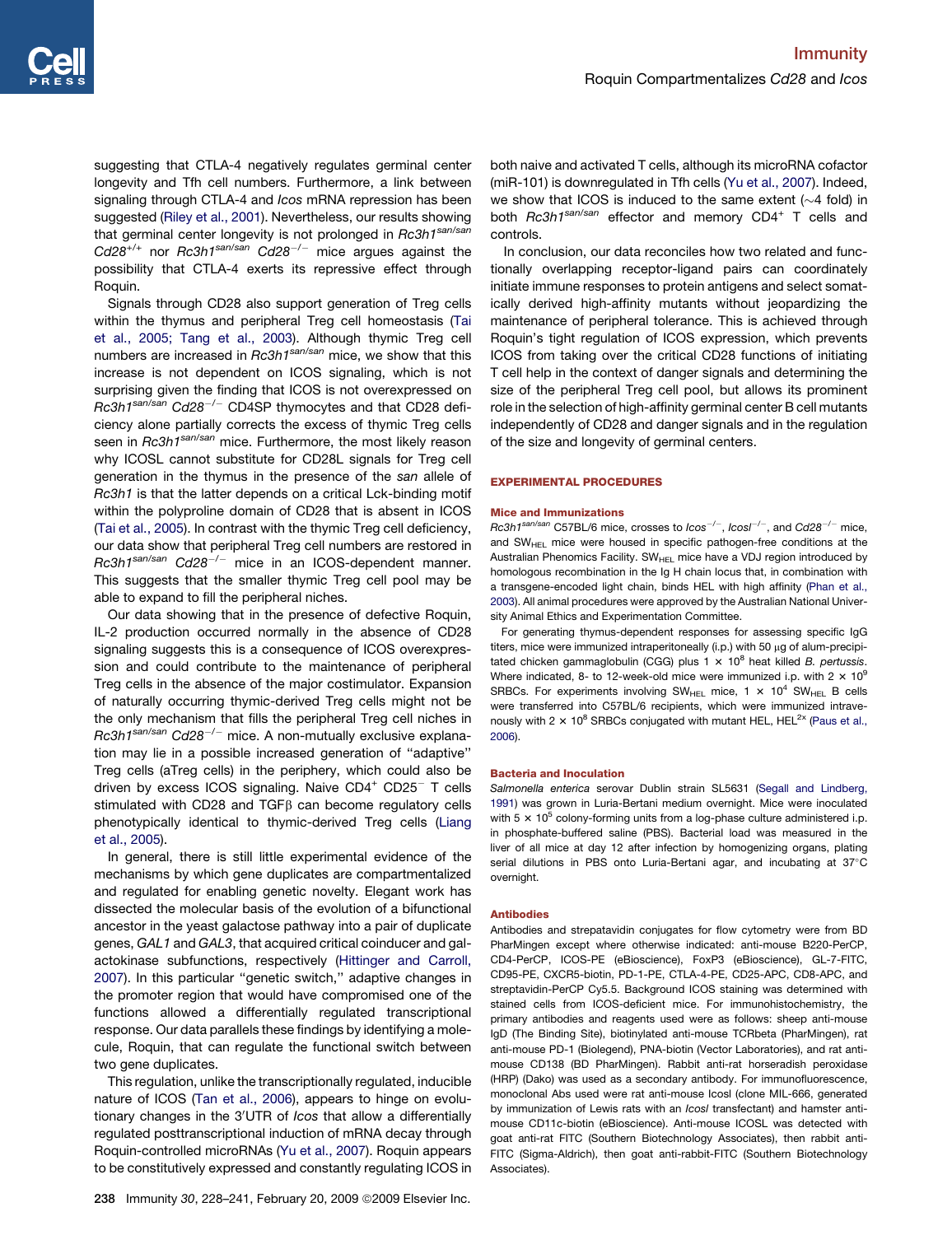### <span id="page-11-0"></span>Cell Isolation, Culture, and Stimulation

For flow cytometry, single-cell suspensions were prepared from spleens and/ or pooled lymph nodes (inguinal, axillary, subcapsular, cervical, mesenteric, and para-aortic) of unimmunized and/or immunized mice.

#### Flow Cytometry

Spleen and or lymph node cell suspensions were prepared by sieving and gentle pipetting. For surface staining, cells were maintained in the dark at 4°C throughout. Cells were washed twice in ice-cold FACS buffer (2% fetal calf serum,  $0.1\%$  NaN<sub>3</sub> in PBS), then incubated with each antibody and conjugate layer for 30 min and washed thoroughly with FACS buffer between each layer. Intracellular staining used Cytofix/Cytoperm Kit (BD Biosciences) following the manufacturer's instructions. For detection of HEL-binding B cells, HEL was conjugated to Alexa 647 (Molecular Probes). A FACSCalibur (Becton Dickinson) was used for the acquisition of flow-cytometric data, and Flowjo software was used for analysis.

#### Enzyme-Linked Immunosorbent Assay

Anti-Salmonella IgM, IgG1, IgG2a<sup>b</sup>, IgG2b, and IgG3 (Southern Biotechnology Associates) were detected in plasma from blood taken at day 7 and day 12 by enzyme-linked immunosorbent assay (ELISA). 96-well ELISA plates (Nunc) were coated with SL5631 cell lysate. The lysate was prepared from an overnight culture with a French press. Protein concentration in the lysate was determined by Bradford assay, and each well was coated with  $12.5 \mu g$  protein. For the CGG immunization experiment, sera from mice were collected 14 days after immunization with CGG and analyzed for aCGG-IgG1 antibodies with CGG (1.5  $\mu$ g/ml)-coated 96-well plates. Serial serum dilutions were applied, immunoglobulin concentration was determined with HRP-conjugated goat anti-mouse IgG1 (Southern Biotechnology Associates), and the enzyme bound to plates was developed with Phosphatase Substrate tablets (Sigma S0942). Plates were read at 405 nm with a Thermomax Microplate Reader (Molecular Devices). The titers for serum samples were calculated as the log serum concentration required to achieve 50% maximum optical density.

#### Immunohistochemistry

 $5 \mu m$  acetone-fixed frozen sections of spleen were air dried and washed in 0.1 M Tris-buffered saline (TBS) (pH 7.6), and then primary antibodies were added in TBS and incubated for 45 min. After a further wash in TBS, secondary reagents that had been previously absorbed in 10% normal mouse serum were added to the sections for 45 min. When biotin-conjugated primary or secondary reagents were used, streptavidin alkaline phosphatase (Vector Laboratories) was added after a further wash in TBS and incubated for 20 min. HRP activity was detected with diaminobenzidine tetrahydrochloride solution (Sigma) and hydrogen peroxide. Alkaline phosphatase activity was detected with the AP-Substrate Kit III (SK-5300, Vector laboratories). Sections were viewed under an Olympus IX71 Microscope (Olympus).

#### Immunofluorescence

Tissue samples for immunofluorescence were embedded in Tissue-Tek OCT compound (Bayer Healthcare), and 6  $\mu$ m thick sections were cut and fixed in acetone. Antibodies were added in PBS and incubated in the dark for 30 min. Biotinylated antibodies were detected with streptavidin-Alexa Fluor 555 (Invitrogen). Sections were mounted with Vectashield mounting medium (Vector Laboratories). Confocal images were obtained at room temperature on a LSM 510 Meta microscope (Zeiss) equipped with either a 103 or a 403 1.4 N.A. water lens and 488 and 543 lasers with Zeiss LSM software.

#### Real-Time PCR

CD4+ splenocytes from mice of the indicated genotypes 3 days after SRBC immunization were sorted, frozen in Trizol, RNA extracted, and cDNA made. Expression of IL-2 was determined with quantitative RT-PCR comparing IL-2 to two housekeeping genes, β-actin and β2M, with four biological replicates per strain and five technical replicates per sample and gene. Technical replicates were averaged, and data were analyzed by both randomly pairing mice in the control and experimental groups and averaging the cT of biological replicates. The same pattern of differential expression was observed with both analysis methods and with both housekeeping genes.

### Statistical Analysis

Data were analyzed with a two-tailed Student's t test with Prism software.

### SUPPLEMENTAL DATA

Supplemental Data include three figures and can be found with this article online at [http://www.immunity.com/supplemental/S1074-7613\(09\)00068-5.](http://www.immunity.com/supplemental/S1074-7613(09)00068-5)

### ACKNOWLEDGMENTS

This work was funded by a Viertel Senior Medical Research Fellowship, National Health and Medical Research Council grants 316956 and 427620 to C.G.V. and C.C.G., and Juvenile Diabetes Research Foundation grant 1-2006-96 to C.G.V. and D.S. We thank M. Cook and A. Liston for critical review of the manuscript and helpful discussions.

Received: February 24, 2008 Revised: May 12, 2008 Accepted: December 18, 2008 Published online: February 12, 2009

#### **REFERENCES**

Akiba, H., Takeda, K., Kojima, Y., Usui, Y., Harada, N., Yamazaki, T., Ma, J., Tezuka, K., Yagita, H., and Okumura, K. (2005). The role of ICOS in the CXCR5+ follicular B helper T cell maintenance in vivo. J. Immunol. *175*, 2340–2348.

Beier, K.C., Hutloff, A., Dittrich, A.M., Heuck, C., Rauch, A., Buchner, K., Ludewig, B., Ochs, H.D., Mages, H.W., and Kroczek, R.A. (2000). Induction, binding specificity and function of human ICOS. Eur. J. Immunol. *30*, 3707–3717.

Bernard, D., Hansen, J.D., Du Pasquier, L., Lefranc, M.P., Benmansour, A., and Boudinot, P. (2007). Costimulatory receptors in jawed vertebrates: Conserved CD28, odd CTLA4 and multiple BTLAs. Dev. Comp. Immunol. *31*, 255–271.

Bossaller, L., Burger, J., Draeger, R., Grimbacher, B., Knoth, R., Plebani, A., Durandy, A., Baumann, U., Schlesier, M., Welcher, A.A., et al. (2006). ICOS deficiency is associated with a severe reduction of CXCR5+CD4 germinal center Th cells. J. Immunol. *177*, 4927–4932.

Breitfeld, D., Ohl, L., Kremmer, E., Ellwart, J., Sallusto, F., Lipp, M., and Forster, R. (2000). Follicular B helper T cells express CXC chemokine receptor 5, localize to B cell follicles, and support immunoglobulin production. J. Exp. Med. *192*, 1545–1552.

Brodie, D., Collins, A.V., Iaboni, A., Fennelly, J.A., Sparks, L.M., Xu, X.N., van der Merwe, P.A., and Davis, S.J. (2000). LICOS, a primordial costimulatory ligand? Curr. Biol. *10*, 333–336.

Burmeister, Y., Lischke, T., Dahler, A.C., Mages, H.W., Lam, K.P., Coyle, A.J., Kroczek, R.A., and Hutloff, A. (2008). ICOS controls the pool size of effectormemory and regulatory T cells. J. Immunol. *180*, 774–782.

Chtanova, T., Tangye, S.G., Newton, R., Frank, N., Hodge, M.R., Rolph, M.S., and Mackay, C.R. (2004). T follicular helper cells express a distinctive transcriptional profile, reflecting their role as non-Th1/Th2 effector cells that provide help for B cells. J. Immunol. *173*, 68–78.

Cunningham, A.F., Gaspal, F., Serre, K., Mohr, E., Henderson, I.R., Scott-Tucker, A., Kenny, S.M., Khan, M., Toellner, K.M., Lane, P.J., and MacLennan, I.C. (2007). Salmonella induces a switched antibody response without germinal centers that impedes the extracellular spread of infection. J. Immunol. *178*, 6200–6207.

Diamond, B., Katz, J.B., Paul, E., Aranow, C., Lustgarten, D., and Scharff, M.D. (1992). The role of somatic mutation in the pathogenic anti-DNA response. Annu. Rev. Immunol. *10*, 731–757.

Dong, C., Juedes, A.E., Temann, U.A., Shresta, S., Allison, J.P., Ruddle, N.H., and Flavell, R.A. (2001). ICOS co-stimulatory receptor is essential for T-cell activation and function. Nature *409*, 97–101.

Ferguson, S.E., Han, S., Kelsoe, G., and Thompson, C.B. (1996). CD28 is required for germinal center formation. J. Immunol. *156*, 4576–4581.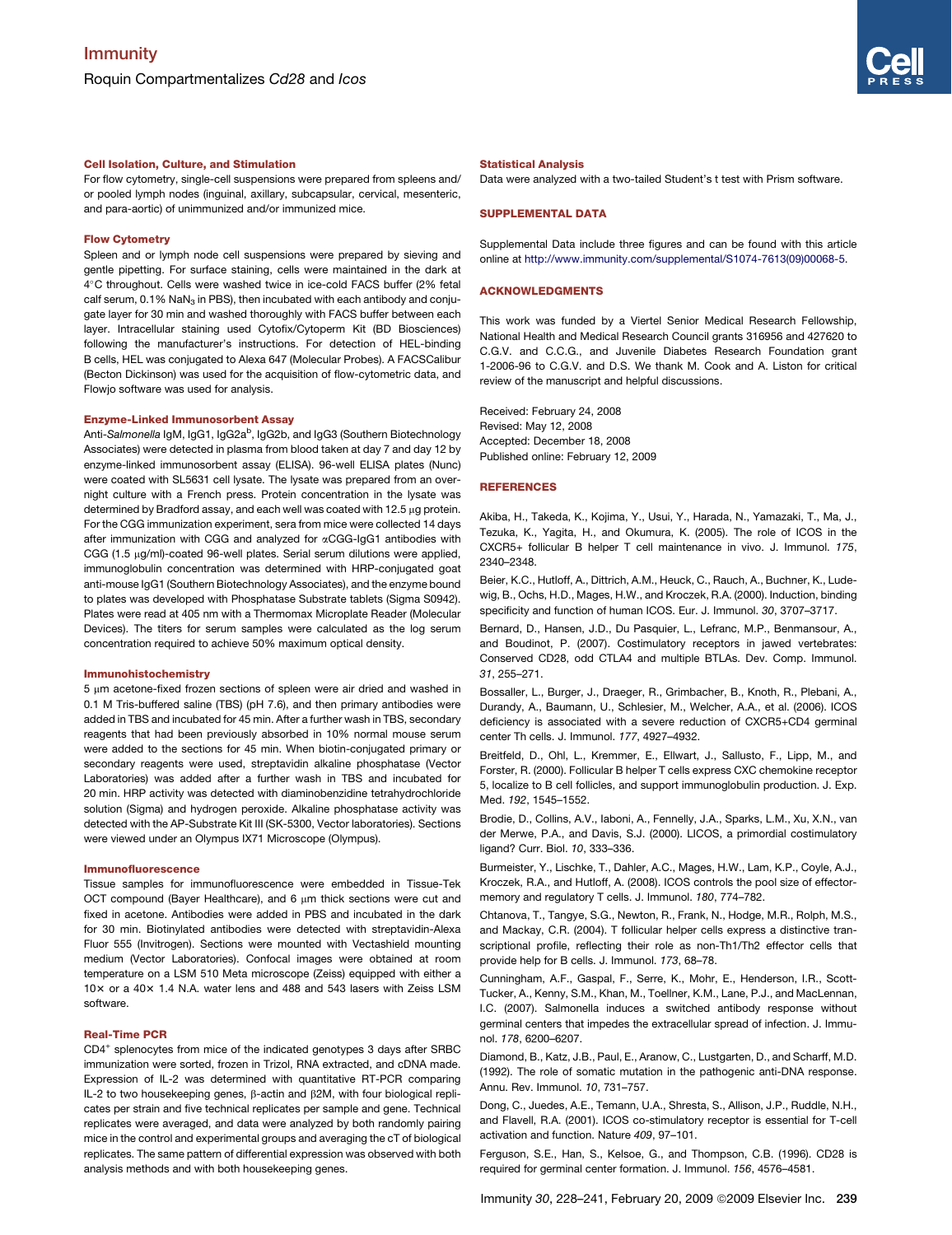<span id="page-12-0"></span>Fontenot, J.D., Rasmussen, J.P., Gavin, M.A., and Rudensky, A.Y. (2005). A function for interleukin 2 in Foxp3-expressing regulatory T cells. Nat. Immunol. *6*, 1142–1151.

Greenwald, R.J., Freeman, G.J., and Sharpe, A.H. (2005). The B7 family revisited. Annu. Rev. Immunol. *23*, 515–548.

Grimbacher, B., Hutloff, A., Schlesier, M., Glocker, E., Warnatz, K., Drager, R., Eibel, H., Fischer, B., Schaffer, A.A., Mages, H.W., et al. (2003). Homozygous loss of ICOS is associated with adult-onset common variable immunodeficiency. Nat. Immunol. *4*, 261–268.

Gross, J.A., Callas, E., and Allison, J.P. (1992). Identification and distribution of the costimulatory receptor CD28 in the mouse. J. Immunol. *149*, 380–388.

Harada, Y., Ohgai, D., Watanabe, R., Okano, K., Koiwai, O., Tanabe, K., Toma, H., Altman, A., and Abe, R. (2003). A single amino acid alteration in cytoplasmic domain determines IL-2 promoter activation by ligation of CD28 but not inducible costimulator (ICOS). J. Exp. Med. *197*, 257–262.

Harding, F.A., McArthur, J.G., Gross, J.A., Raulet, D.H., and Allison, J.P. (1992). CD28-mediated signalling co-stimulates murine T cells and prevents induction of anergy in T-cell clones. Nature *356*, 607–609.

Haynes, N.M., Allen, C.D., Lesley, R., Ansel, K.M., Killeen, N., and Cyster, J.G. (2007). Role of CXCR5 and CCR7 in follicular Th cell positioning and appearance of a programmed cell death gene-1high germinal center-associated subpopulation. J. Immunol. *179*, 5099–5108.

Hess, J., Ladel, C., Miko, D., and Kaufmann, S.H. (1996). Salmonella typhimurium aroA- infection in gene-targeted immunodeficient mice: Major role of CD4+ TCR-alpha beta cells and IFN-gamma in bacterial clearance independent of intracellular location. J. Immunol. *156*, 3321–3326.

Hittinger, C.T., and Carroll, S.B. (2007). Gene duplication and the adaptive evolution of a classic genetic switch. Nature *449*, 677–681.

Hsu, E. (1998). Mutation, selection, and memory in B lymphocytes of exothermic vertebrates. Immunol. Rev. *162*, 25–36.

Hutloff, A., Dittrich, A.M., Beier, K.C., Eljaschewitsch, B., Kraft, R., Anagnostopoulos, I., and Kroczek, R.A. (1999). ICOS is an inducible T-cell co-stimulator structurally and functionally related to CD28. Nature *397*, 263–266.

Janeway, C.A., Jr., and Bottomly, K. (1994). Signals and signs for lymphocyte responses. Cell *76*, 275–285.

Kim, C.H., Rott, L.S., Clark-Lewis, I., Campbell, D.J., Wu, L., and Butcher, E.C. (2001). Subspecialization of CXCR5+ T cells: B helper activity is focused in a germinal center-localized subset of CXCR5+ T cells. J. Exp. Med. *193*, 1373–1381.

Lafferty, K.J., Andrus, L., and Prowse, S.J. (1980). Role of lymphokine and antigen in the control of specific T cell responses. Immunol. Rev. *51*, 279–314.

Li, W., Gao, B., Lee, S.M., Bennett, K., and Fang, D. (2007). RLE-1, an E3 ubiquitin ligase, regulates C. elegans aging by catalyzing DAF-16 polyubiquitination. Dev. Cell *12*, 235–246.

Liang, S., Alard, P., Zhao, Y., Parnell, S., Clark, S.L., and Kosiewicz, M.M. (2005). Conversion of CD4+ CD25- cells into CD4+ CD25+ regulatory T cells in vivo requires B7 costimulation, but not the thymus. J. Exp. Med. *201*, 127–137.

Ling, V., Wu, P.W., Finnerty, H.F., Bean, K.M., Spaulding, V., Fouser, L.A., Leonard, J.P., Hunter, S.E., Zollner, R., Thomas, J.L., et al. (2000). Cutting edge: Identification of GL50, a novel B7-like protein that functionally binds to ICOS receptor. J. Immunol. *164*, 1653–1657.

Matzinger, P. (1994). Tolerance, danger, and the extended family. Annu. Rev. Immunol. *12*, 991–1045.

McAdam, A.J., Chang, T.T., Lumelsky, A.E., Greenfield, E.A., Boussiotis, V.A., Duke-Cohan, J.S., Chernova, T., Malenkovich, N., Jabs, C., Kuchroo, V.K., et al. (2000). Mouse inducible costimulatory molecule (ICOS) expression is enhanced by CD28 costimulation and regulates differentiation of CD4+ T cells. J. Immunol. *165*, 5035–5040.

McSorley, S.J., and Jenkins, M.K. (2000). Antibody is required for protection against virulent but not attenuated Salmonella enterica serovar typhimurium. Infect. Immun. *68*, 3344–3348.

Mittrucker, H.W., Kohler, A., Mak, T.W., and Kaufmann, S.H. (1999). Critical role of CD28 in protective immunity against Salmonella typhimurium. J. Immunol. *163*, 6769–6776.

Ohno, S., Wolf, U., and Atkin, N.B. (1968). Evolution from fish to mammals by gene duplication. Hereditas *59*, 169–187.

Ozaki, K., Spolski, R., Ettinger, R., Kim, H.P., Wang, G., Qi, C.F., Hwu, P., Shaffer, D.J., Akilesh, S., Roopenian, D.C., et al. (2004). Regulation of B cell differentiation and plasma cell generation by IL-21, a novel inducer of Blimp-1 and Bcl-6. J. Immunol. *173*, 5361–5371.

Paus, D., Phan, T.G., Chan, T.D., Gardam, S., Basten, A., and Brink, R. (2006). Antigen recognition strength regulates the choice between extrafollicular plasma cell and germinal center B cell differentiation. J. Exp. Med. *203*, 1081–1091.

Phan, T.G., Amesbury, M., Gardam, S., Crosbie, J., Hasbold, J., Hodgkin, P.D., Basten, A., and Brink, R. (2003). B cell receptor-independent stimuli trigger immunoglobulin (Ig) class switch recombination and production of IgG autoantibodies by anergic self-reactive B cells. J. Exp. Med. *197*, 845–860.

Riley, J.L., Blair, P.J., Musser, J.T., Abe, R., Tezuka, K., Tsuji, T., and June, C.H. (2001). ICOS costimulation requires IL-2 and can be prevented by CTLA-4 engagement. J. Immunol. *166*, 4943–4948.

Riley, J.L., Mao, M., Kobayashi, S., Biery, M., Burchard, J., Cavet, G., Gregson, B.P., June, C.H., and Linsley, P.S. (2002). Modulation of TCR-induced transcriptional profiles by ligation of CD28, ICOS, and CTLA-4 receptors. Proc. Natl. Acad. Sci. USA *99*, 11790–11795.

Rudd, C.E., and Schneider, H. (2003). Unifying concepts in CD28, ICOS and CTLA4 co-receptor signalling. Nat. Rev. Immunol. *3*, 544–556.

Salomon, B., Lenschow, D.J., Rhee, L., Ashourian, N., Singh, B., Sharpe, A., and Bluestone, J.A. (2000). B7/CD28 costimulation is essential for the homeostasis of the CD4+CD25+ immunoregulatory T cells that control autoimmune diabetes. Immunity *12*, 431–440.

Schaerli, P., Willimann, K., Lang, A.B., Lipp, M., Loetscher, P., and Moser, B. (2000). CXC chemokine receptor 5 expression defines follicular homing T cells with B cell helper function. J. Exp. Med. *192*, 1553–1562.

Segall, T., and Lindberg, A.A. (1991). Salmonella dublin experimental infection in calves: Protection after oral immunization with an auxotrophic aroA live vaccine. Zentralbl. Veterinarmed. B. *38*, 142–160.

Shahinian, A., Pfeffer, K., Lee, K.P., Kundig, T.M., Kishihara, K., Wakeham, A., Kawai, K., Ohashi, P.S., Thompson, C.B., and Mak, T.W. (1993). Differential T cell costimulatory requirements in CD28-deficient mice. Science *261*, 609–612.

Sharpe, A.H., and Freeman, G.J. (2002). The B7–CD28 superfamily. Nat. Rev. Immunol. *2*, 116–126.

Suh, W.K., Tafuri, A., Berg-Brown, N.N., Shahinian, A., Plyte, S., Duncan, G.S., Okada, H., Wakeham, A., Odermatt, B., Ohashi, P.S., and Mak, T.W. (2004). The inducible costimulator plays the major costimulatory role in humoral immune responses in the absence of CD28. J. Immunol. *172*, 5917–5923.

Swallow, M.M., Wallin, J.J., and Sha, W.C. (1999). B7h, a novel costimulatory homolog of B7.1 and B7.2, is induced by TNFalpha. Immunity *11*, 423–432.

Tafuri, A., Shahinian, A., Bladt, F., Yoshinaga, S.K., Jordana, M., Wakeham, A., Boucher, L.M., Bouchard, D., Chan, V.S., Duncan, G., et al. (2001). ICOS is essential for effective T-helper-cell responses. Nature *409*, 105–109.

Tai, X., Cowan, M., Feigenbaum, L., and Singer, A. (2005). CD28 costimulation of developing thymocytes induces Foxp3 expression and regulatory T cell differentiation independently of interleukin 2. Nat. Immunol. *6*, 152–162.

Tan, A.H., Wong, S.C., and Lam, K.P. (2006). Regulation of mouse inducible costimulator (ICOS) expression by Fyn-NFATc2 and ERK signaling in T cells. J. Biol. Chem. *281*, 28666–28678.

Tang, Q., Henriksen, K.J., Boden, E.K., Tooley, A.J., Ye, J., Subudhi, S.K., Zheng, X.X., Strom, T.B., and Bluestone, J.A. (2003). Cutting edge: CD28 controls peripheral homeostasis of CD4+CD25+ regulatory T cells. J. Immunol. *171*, 3348–3352.

Vinuesa, C.G., Cook, M.C., Angelucci, C., Athanasopoulos, V., Rui, L., Hill, K.M., Yu, D., Domaschenz, H., Whittle, B., Lambe, T., et al. (2005a). A RING-type

240 Immunity 30, 228-241, February 20, 2009 © 2009 Elsevier Inc.